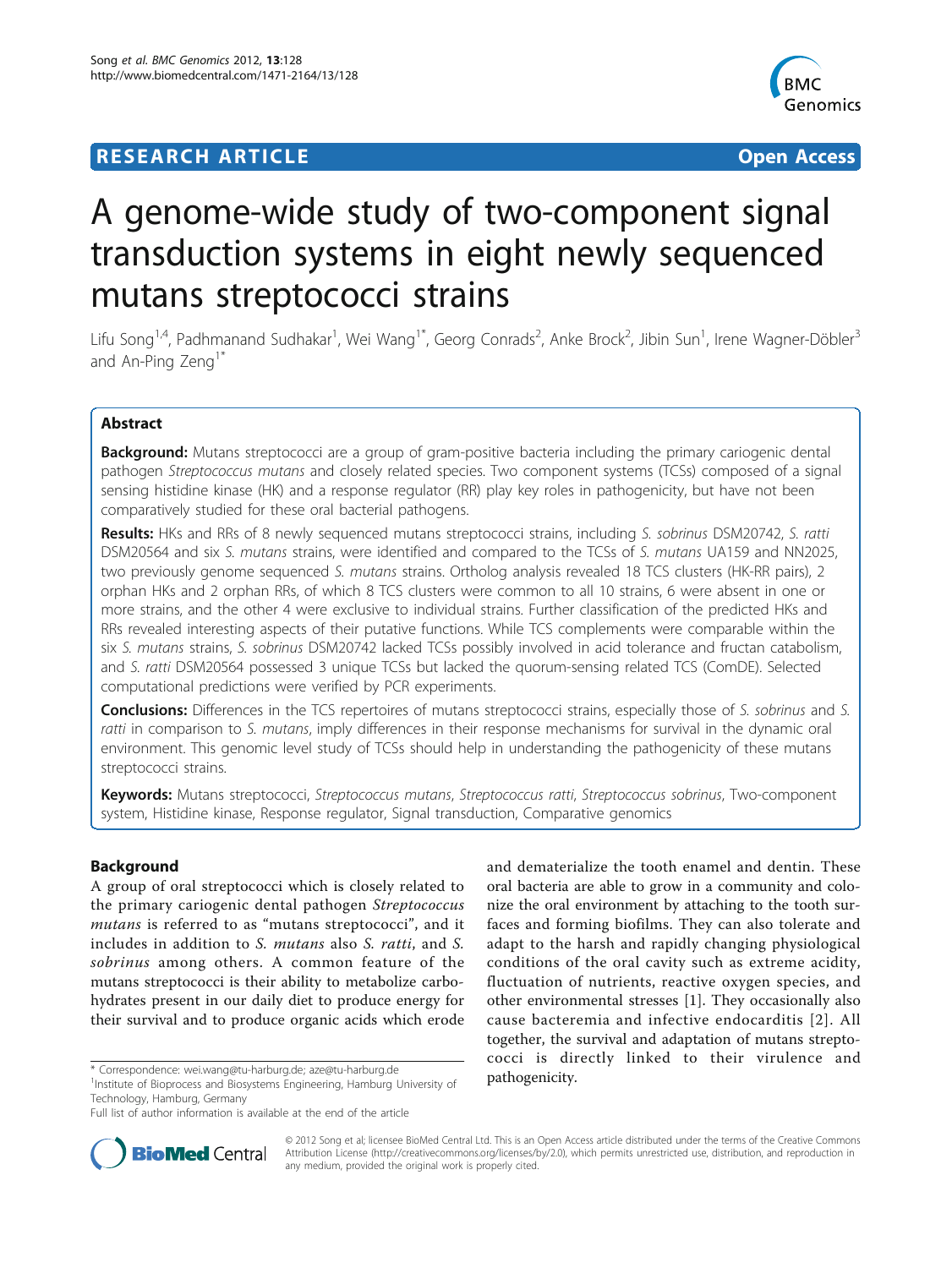Bacterial two-component signal transduction systems (TCS) play important roles for many bacteria by enabling them to detect and respond to diverse changes/stresses in the environment. The conspicuous absence of TCS proteins in mammalian genomes makes them interesting potential targets for the development of novel anti-bacterial drugs. A bacterial two-component system comprises in general a transmembrane sensor histidine kinase (HK) and a corresponding cytoplasmic response regulator (RR) encoded by genes located adjacently within the same operon, although stand-alone genes coding for HKs or RRs (without a corresponding cognate HK/RR in the same operon) have also been reported. In some cases, a HK and a RR are found to be merged in the same polypeptide, giving rise to a so called 'hybrid' HK protein. A HK protein is autophosphorylated at its conserved histidine (His) residue upon the recognition of a specific environmental stimulus. The phosphoryl group is then transferred to the aspartate (Asp) residue of the corresponding response regulator [\[3\]](#page-17-0). While HKs in general serve to detect signals, the most common function of the RRs is to bind directly to DNA and thereby modulating the expression of a certain set of genes which are necessary for mounting a physiological response to the perceived signals [\[3](#page-17-0)]. HK and RR proteins are composed of domains which are structurally and functionally conserved and can be used for their classification.

With the advance of large scale sequencing technologies and bioinformatics tools, it has become possible to computationally predict the putative functions of genes/ proteins from the whole genome of an organism. The prediction of TCS proteins using a whole genome-based computational approach has been carried out for different organisms. Such in silico studies have broadened our understanding of genomic repertoires essential for the growth and adjustment of the organisms to altering environmental challenges [[4](#page-17-0)]. The genome sequencing and annotation of the first S. mutans strain (UA159, serotype c) has paved the way for researchers to carry out numerous molecular biological and functional genomic studies that help in understanding the robustness, genetic specificity and complexity of this bacterium as an oral pathogen [[5](#page-17-0)]. 14 TCS clusters have previously been identified in S. mutans UA159 [[5,6](#page-17-0)] and many of them have been reported to be involved in its virulence, adaptation and survival [\[6](#page-17-0)-[10](#page-17-0)]. After the sequencing of six S. mutans isolates, namely S. mutans 5 DC8, KK21, KK23, AC4446, ATCC25175 and NCTC11060, as well as S. ratti DSM20564 and S. sobrinus DSM20742, we performed a systematic identification and classification of putative TCS proteins in the genomes of these eight mutans streptococci strains, using the well annotated genome of S. mutans UA159, as well as that of S.

mutans NN2025, as references. Furthermore, we conducted a thorough comparative analysis of the identified TCS proteins among these strains which provides valuable insights into the conservation and divergence of TCS proteins in the mutans streptococci strains studied here. PCR experiments have been carried out to verify the presence of several predicted TCS genes of particular interest.

#### Results and discussion

#### Identification of TCS proteins of the mutans streptococci strains

We have sequenced the genomes of eight mutans streptococci strains (Table [1](#page-2-0)) using the Solexa sequencing technology (genome information available at: [http://](http://134.28.64.65/www/index.php/genome/) [134.28.64.65/www/index.php/genome/\)](http://134.28.64.65/www/index.php/genome/). The "high-quality draft" genomes obtained according to the definition by Chain et al. [[11](#page-17-0)] have an overall genome coverage of > 99%, taking S. mutans NN2025 and UA159 as references. By combining the Hidden Markov Model (HMM) profiling results and the information on putative operon organization, repertoires of potential TCS proteins (HKs and RRs) in the eight newly sequenced mutans streptococci strains were obtained, as shown in Table [2](#page-2-0) in comparison to S. mutans NN2025 and UA159. The total numbers of TCS proteins identified are comparable among the 10 mutans streptococci strains.

Results are presented in comparison to S. mutans UA159 and NN2025 as two reference strains. HKs and RRs are classified based on homology box analysis and output domain architecture, respectively. HPK1, HPK7, HPK8, HPK10, HPK11 represent HK families as found in the classification by Grebe et al. [[12\]](#page-17-0).

By analyzing the putative operon organizations of genes encoding the identified TCS proteins 98.5% of the total putative HKs and 92.2% of the total putative RR were found to constitute HK-RR pairs. Ortholog analysis of the paired or non-paired TCS proteins among the 10 mutans streptococci strains revealed a total of 18 different TCS clusters, 2 orphan HKs and 2 orphan RRs (Table [3\)](#page-3-0). The numbering of the TCS clusters was based on an existing numbering system used by Levesque [[13](#page-17-0)], and extended to the new TCS clusters identified in this study. Co-evolution of TCS proteins could be clearly observed. This means, HKs and RRs which belong to a particular TCS cluster are usually co-present or coabsent in a specific strain. In addition, putative alleles/ orthologs of the corresponding HKs and RRs were found to be highly conserved (similarity  $\geq$  95%) among the *S. mutans* strains. But across the species the conservation was clearly lower. Furthermore, it is obvious that, in most cases, putative HK alleles/orthologs within one TCS cluster exhibited a higher degree of diversity than the corresponding putative RR alleles/orthologs across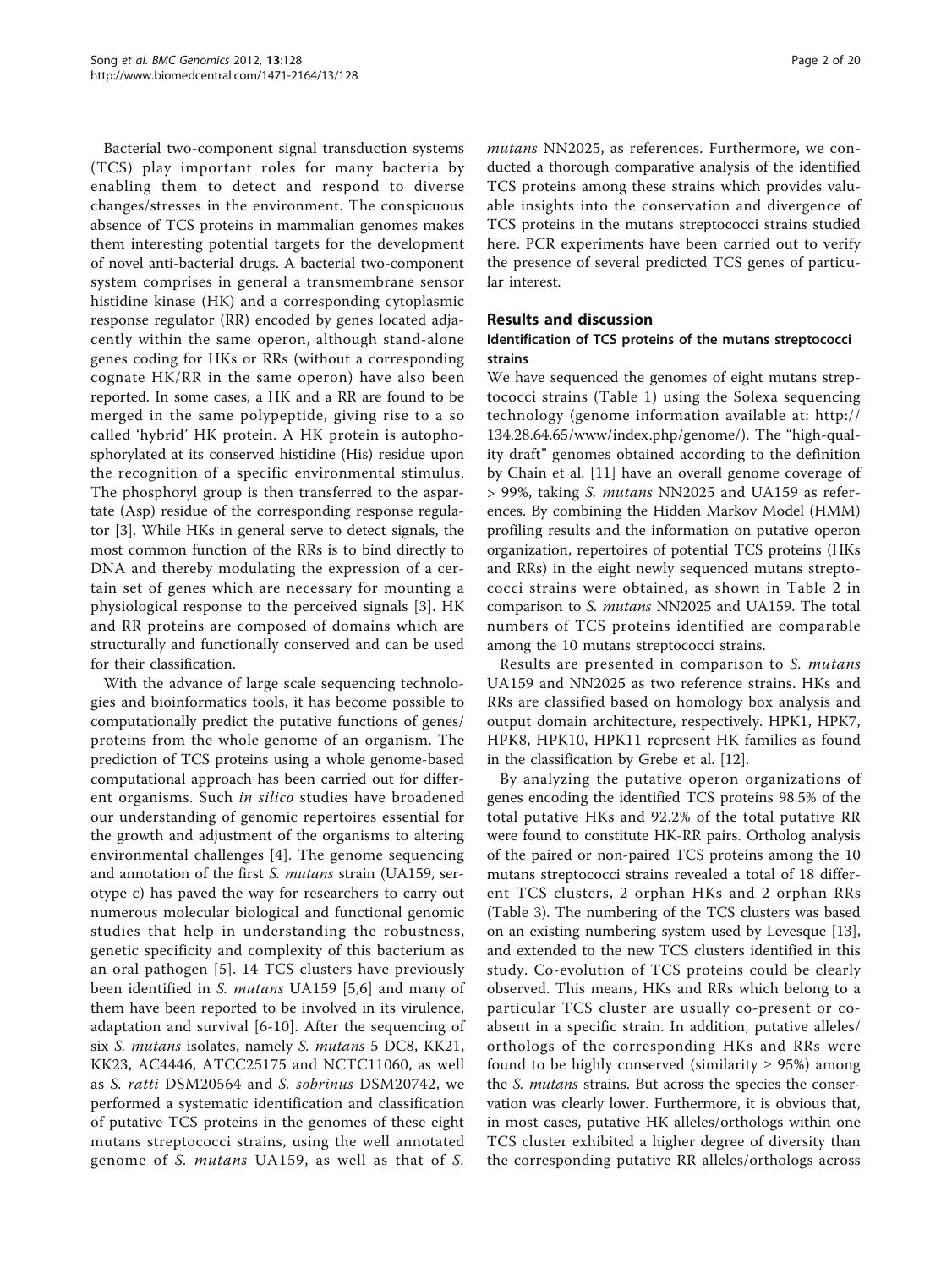| <b>Species</b>          | <b>Strain</b> | Short description                                                                                                                                                                          |
|-------------------------|---------------|--------------------------------------------------------------------------------------------------------------------------------------------------------------------------------------------|
| S.<br>mutans            | 5 DC8         | Serotype c, isolated from root caries by David Beighton (London, UK), alterations in 16S seguence in comparison to type<br>strain.                                                         |
| S.<br>mutans            | AC4446        | Serotype c, isolated from a proven case of infective endocarditis in Dillingen (Germany).                                                                                                  |
| S.<br>mutans            | <b>KK21</b>   | Serotype c, isolated from enamel caries of an adult by Susanne Kneist (Jena, Germany), potent producer of bacteriocin.                                                                     |
| S.<br>mutans            | <b>KK23</b>   | Serotype c, isolated from enamel caries of a child by Susanne Kneist (Jena, Germany), potent producer of bacteriocin.                                                                      |
| S.<br>mutans            |               | ATCC25175 Type strain, serotype c, isolated from carious dentine, quality control strain.                                                                                                  |
| S.<br>mutans            |               | NCTC11060 Serotype f, isolated in Denmark from a patient's blood (bacteremia), reference strain.                                                                                           |
| S. ratti                | DSM20564      | Type strain (= ATCC19645), serotype b, isolated from caries lesion in rat, nearest neighbor to species S. mutans with a 94-95%<br>similarity on 16S level.                                 |
| $\varsigma$<br>sobrinus | DSM20742      | Type strain (= ATCC33478), serotype non-d & non-g, isolated from human dental plague, 93% similarity with S. mutans on<br>16S level; considered as a relevant cariogenic species in human. |

<span id="page-2-0"></span>Table 1 Eight newly sequenced mutans streptococci strains

The species identities were determined by appliying biochemical testing (ATB 32 Strep) together with complete 16S rRNA gene sequencing.

the species. This could be attributed to the high variability of sensing/input domains harbored by the individual HKs, as will be discussed later in the classification of HKs and RRs. A clear clustering of putative HK and RR alleles/orthologs can be visualized in the phylogenetic trees shown in Figure [1,](#page-5-0) which additionally illustrates the relationships between the different TCS clusters.

HKs are classified by two different approaches based on the homology-box analysis (classification denoted by C1) and the topology feature analysis (classification

| Table 2 Identification and classification of putative two component systems in the eight newly sequenced mutans |  |  |
|-----------------------------------------------------------------------------------------------------------------|--|--|
| streptococci strains                                                                                            |  |  |

| <b>Strain</b>                | S. mutans<br><b>UA159</b> | S. mutans<br><b>NN2025</b> | S. mutans<br>5 DC8 | S.<br>mutans<br><b>KK21</b> | S.<br>mutans<br><b>KK23</b> | S. mutans<br>AC4446 | S. mutans<br>ATCC25175 | S. mutans<br><b>NCTC11060</b> | S. ratti<br>DSM20564 | S. sobrinus<br>DSM20742 |
|------------------------------|---------------------------|----------------------------|--------------------|-----------------------------|-----------------------------|---------------------|------------------------|-------------------------------|----------------------|-------------------------|
| Identification               |                           |                            |                    |                             |                             |                     |                        |                               |                      |                         |
| <b>Total TCS</b><br>proteins | 29                        | 29                         | 29                 | 29                          | 29                          | 27                  | 25                     | 27                            | 28                   | 21                      |
| <b>Total</b><br>paired HKs   | 14                        | 14                         | 14                 | 14                          | 14                          | 13                  | 12                     | 13                            | 13                   | 9                       |
| Orphan<br><b>HKs</b>         | 0                         | 0                          | $\circ$            | $\circ$                     | $\mathsf{O}\xspace$         | $\mathbf 0$         | $\circ$                | 0                             | 1                    | $\mathbf{1}$            |
| <b>Total</b><br>paired RRs   | 14                        | 14                         | 14                 | 14                          | 14                          | 13                  | 12                     | 13                            | 13                   | 9                       |
| Orphan RRs                   |                           |                            | $\mathbf{1}$       |                             | $\mathbf{1}$                | $\mathbf{1}$        | 1                      | 1                             | 1                    | $\overline{2}$          |
| Classification               |                           |                            |                    |                             |                             |                     |                        |                               |                      |                         |
| HK type                      |                           |                            |                    |                             |                             |                     |                        |                               |                      |                         |
| HPK1                         | 8                         | 8                          | 8                  | 8                           | 8                           | 8                   | 7                      | 7                             | 9                    | 5                       |
| HPK7                         | 3                         | 3                          | 3                  | 3                           | 3                           | 3                   | 3                      | 4                             | 3                    | $\overline{2}$          |
| HPK8                         |                           |                            |                    |                             |                             | $\mathbf{1}$        |                        |                               |                      |                         |
| <b>HPK10</b>                 |                           |                            |                    |                             |                             | 1                   |                        |                               | $\Omega$             |                         |
| <b>HPK11</b>                 | $\Omega$                  | 0                          | $\Omega$           | $\Omega$                    | $\mathbf{0}$                | 0                   | $\Omega$               | 0                             |                      | 0                       |
| unclassified                 |                           |                            |                    |                             | $\mathbf{1}$                | 0                   | $\circ$                | 0                             | $\mathbf{0}$         |                         |
| RR type                      |                           |                            |                    |                             |                             |                     |                        |                               |                      |                         |
| <b>NarL</b>                  | 3                         | 3                          | 3                  | 3                           | 3                           | 3                   | 3                      | 4                             | 3                    | $\overline{2}$          |
| LytTR                        | $\overline{2}$            | $\overline{2}$             | $\overline{2}$     | $\overline{2}$              | $\overline{2}$              | $\overline{2}$      | 2                      | $\overline{2}$                |                      | 3                       |
| AmiR                         | $\Omega$                  | $\Omega$                   | $\circ$            | $\Omega$                    | $\mathbf 0$                 | $\circ$             | $\circ$                | 0                             |                      | 0                       |
| OmpR                         | 9                         | 9                          | 9                  | 9                           | 9                           | 9                   | 8                      | 8                             | 9                    | 6                       |
| unclassified                 |                           |                            |                    |                             |                             | 0                   | 0                      | 0                             | 0                    | $\circ$                 |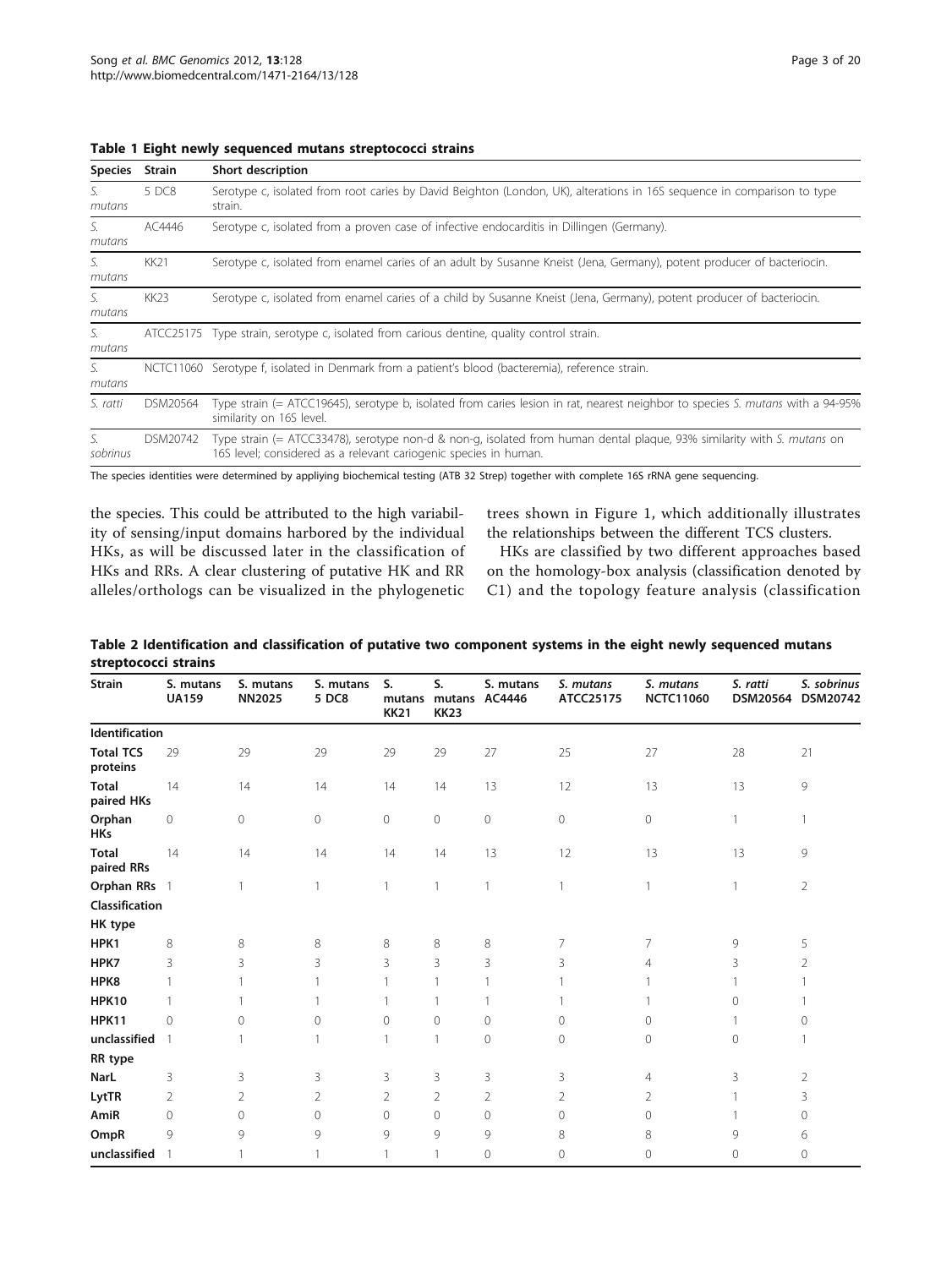|               | TCSProtein RR family C1 |                          |                          |   | C <sub>2</sub> S. mutans<br><b>UA159</b> | S. mutans<br><b>NN2025</b> | S. mutans<br>5 DC8 | S. mutans<br><b>KK21</b> | S. mutans<br><b>KK23</b> | S.mutans<br>AC4446   | S. mutans<br><b>ATCC 25175</b> | S. mutans<br><b>NCTC 11060</b> | S.ratti<br>DSM20564 | S. sobrinus<br>DSM20742 |
|---------------|-------------------------|--------------------------|--------------------------|---|------------------------------------------|----------------------------|--------------------|--------------------------|--------------------------|----------------------|--------------------------------|--------------------------------|---------------------|-------------------------|
| $TCS-1$       | HK (VicK)               | $\overline{\phantom{a}}$ | HPK1                     | C | SMU.1516                                 | GI 290580114 smc 01510     |                    | smd 01560                | sme 01514 smf 01497      |                      | smg 01519                      | smh 01557                      | sra 1000270(90)     | sob 6900029(74)         |
|               | RR (VicR)               | OmpR                     |                          |   | SMU.1517                                 | GI290580113                | smc 01511          | smd 01561                | sme 01515                | smf 01498            | smg 01520                      | smh 01558                      | sra 1000269(96)     | sob 6900028(87)         |
| $TCS-2$       | HK (CiaH)               |                          | HPK1                     | E | SMU.1128                                 | GI290580439                | smc 01121          | smd 01170                | sme 01262                | smf 01137            | smg 01147                      | smh 01166                      | sra 3300059(83)     | sob 10000005(53)        |
|               | RR (CiaR)               | OmpR                     |                          |   | SMU.1129                                 | GI290580438                | smc 01122          | smd 01171                | sme 01263                | smf 01138            | smg 01148                      | smh 01167                      | sra 3300058(94)     | sob 10000006(86)        |
| $TCS-3$       | HK (CovS)               |                          | HPK1                     | Ε | SMU.1145c                                | GI290580424                | smc 01138          | smd 01187                | sme 01279                | smf 01154            | smg 01163                      | smh 01183                      | sra 3300038(48)     | Absent                  |
|               | RR (CovR)               | OmpR                     |                          |   | SMU.1146c                                | GI290580423                | smc 01139          | smd 01188                | sme 01280                | smf 01155            | smg 01164                      | smh 01184                      | sra 3300037(76)     | Absent                  |
| TCS-4         | HK (KinF)               |                          | HPK1                     | E | <b>SMU.928</b>                           | GI290580625                | smc 00919          | smd 00964                | sme 01045                | smf 00943            | smg 00948                      | smh 00938                      | sra 1200002(75)     | sob 15200007(50)        |
|               | RR (LIrF)               | OmpR                     |                          |   | <b>SMU.927</b>                           | GI290580626                | smc 00918          | smd 00963                | sme 01044                | smf 00942            | smg 00947                      | smh 00937                      | sra 1200003(89)     | sob 15200008(70)        |
| $TCS-5$       | HK (ScnK)               |                          | HPK1                     | E | SMU.1814                                 | GI290579846                | smc 01808          | smd 01870                | sme 01810                | smf 01679            | Absent                         | Absent                         | Absent              | Absent                  |
|               | RR (ScnR)               | OmpR                     |                          |   | SMU.1815                                 | GI290579845                | smc 01809          | smd 01871                | sme 01811                | smf 01680            | Absent                         | Absent                         | Absent              | Absent                  |
| TCS-6         | HK (SpaK)               | ÷,                       | HPK1                     | Ε | SMU.660                                  | GI 290580857               | smc 00645          | smd 00684                | sme 00777                | smf 00640            | smg 00672                      | smh 00668                      | sra 1000132(71)     | sob 3600002(47)         |
|               | RR (SpaR)               | OmpR                     |                          |   | SMU.659                                  | GI290580858                | smc 00643          | smd 00682                | sme 00775                | smf 00639            | smg 00670                      | smh 00666                      | sra 1000130(80)     | sob 3600003(67)         |
| <b>TCS-7</b>  | HK (PhoR)               | $\sim$                   | HPK1                     | Ε | SMU.1037c                                | GI290580522                | smc 01032          | smd 01081                | sme 01153                | smf 01049            | smg 01055                      | smh 01052                      | Absent              | Absent                  |
|               | RR (YcbL)               | OmpR                     |                          |   | SMU.1038c                                | GI290580521                | smc 01033          | smd 01082                | sme 01154                | smf 01050            | smg 01056                      | smh 01053                      | Absent              | Absent                  |
| $TCS-8$       | HK (KinG)               |                          | HPK1                     | M | SMU.1009                                 | GI290580539                | smc 01005          | smd 01053                | sme 01135                | smf 01030            | smg 01036                      | smh 01024                      | sra 900051(80)      | sob 6900007(55)         |
|               | RR (LIrG)               | OmpR                     |                          |   | SMU.1008                                 | GI290580540                | smc 01004          | smd 01052                | sme 01134                | smf 01029            | smg 01035                      | smh 01023                      | sra 900049(89)      | sob 6900006(64)         |
| TCS-9         | HK (LevS)               |                          | HPK7                     | M | SMU.1965c                                | GI290579718                | smc 01957          | smd 02016                | sme 01953                | smf 01824            | smg 01946                      | smh 01994                      | sra 3500035(88)     | Absent                  |
|               | RR (LevR)               | NarL                     |                          |   | SMU.1964c                                | GI290579719                | smc 01956          | smd 02015                | sme 01952                | smf 01823            | smg 01945                      | smh 01993                      | sra 3500036(91)     | Absent                  |
| <b>TCS-10</b> | HK (LytS)               |                          | HPK8                     | M | <b>SMU.577</b>                           | GI290580924                | smc 00560          | smd 00598                | sme 00685                | smf 00568            | smg 00588                      | smh 00583                      | sra 1000030(95)     | sob 800016(80)          |
|               | RR (LytT)               | LytTR                    |                          |   | SMU.576                                  | GI290580925                | smc 00559          | smd 00597                | sme 00684                | smf 00567            | smg 00587                      | smh 00582                      | sra 1000029(92)     | sob 800017(70)          |
| <b>TCS-11</b> | HK (LiaS)               |                          | HPK7                     | M | <b>SMU.486</b>                           | GI290581011                | smc 00465          | smd 00505                | sme 00595                | smf 00473            | smg 00493                      | smh 00475                      | sra 2900015(89)     | sob 4200072(64)         |
|               | RR (LiaR)               | NarL                     |                          |   | <b>SMU.487</b>                           | GI290581010                | smc 00466          | smd 00506                | sme 00596                | smf 00474            | smg 00494                      | smh 00476                      | sra 2900013(92)     | sob 4200071(82)         |
| <b>TCS-12</b> | <b>HK (HK11)</b>        | $\overline{\phantom{a}}$ | HPK7                     | M | SMU.1548c                                | GI290580085                | smc 01542          | smd 01591                | sme 01547                | smf 01527            | smg 01550                      | smh 01590                      | sra 1000231(53)     | sob 11300005(50)        |
|               | <b>RR (RR11)</b>        | NarL                     |                          |   | SMU.1547c                                | GI290580086                | smc 01541          | smd 01590                | sme 01545                | smf <sup>01526</sup> | smg 01548                      | smh 01588                      | sra 1000232(82)     | sob 11300004(72)        |
| <b>TCS-13</b> | HK(ComD)                |                          | HPK10                    | M | SMU.1916                                 | GI290579761                | smc 01910          | smd 01968                | sme 01906                | smf 01777            | smg 01900                      | smh 01947                      | Absent              | sob 8500005(37)         |
|               | RR (ComE)               | LytTR                    |                          |   | SMU.1917                                 | GI290579760                | smc 01911          | smd 01969                | sme 01907                | smf 01778            | smg 01901                      | smh 01948                      | Absent              | sob 8500004(43)         |
| <b>TCS-14</b> | HK                      |                          | $\overline{\phantom{a}}$ | C | <b>SMU.45</b>                            | GI290579565                | smc 00046          | smd 00053                | sme 00049                | Absent               | Absent                         | Absent                         | Absent              | Absent                  |
|               | <b>RR</b>               | $\overline{?}$           |                          |   | <b>SMU.46</b>                            | GI290579566                | smc 00047          | smd 00054                | sme 00050                | Absent               | Absent                         | Absent                         | Absent              | Absent                  |
| <b>TCS-15</b> | HK(ComP)                | $\sim$                   | HPK7                     | M | Absent                                   | Absent                     | Absent             | Absent                   | Absent                   | Absent               | Absent                         | smh 00177                      | Absent              | Absent                  |
|               | RR(CmpR)                | NarL                     |                          |   | Absent                                   | Absent                     | Absent             | Absent                   | Absent                   | Absent               | Absent                         | smh 00178                      | Absent              | Absent                  |
| <b>TCS-16</b> | HK                      |                          | HPK1                     | Ε | Absent                                   | Absent                     | Absent             | Absent                   | Absent                   | Absent               | Absent                         | Absent                         | sra 800020          | Absent                  |
|               | <b>RR</b>               | OmpR                     |                          |   | Absent                                   | Absent                     | Absent             | Absent                   | Absent                   | Absent               | Absent                         | Absent                         | sra 800019          | Absent                  |
| <b>TCS-17</b> | HK                      |                          | HPK1                     | F | Absent                                   | Absent                     | Absent             | Absent                   | Absent                   | Absent               | Absent                         | Absent                         | sra 3500015         | Absent                  |

## <span id="page-3-0"></span>Table 3 Ortholog analysis and classifications of the putative TCS proteins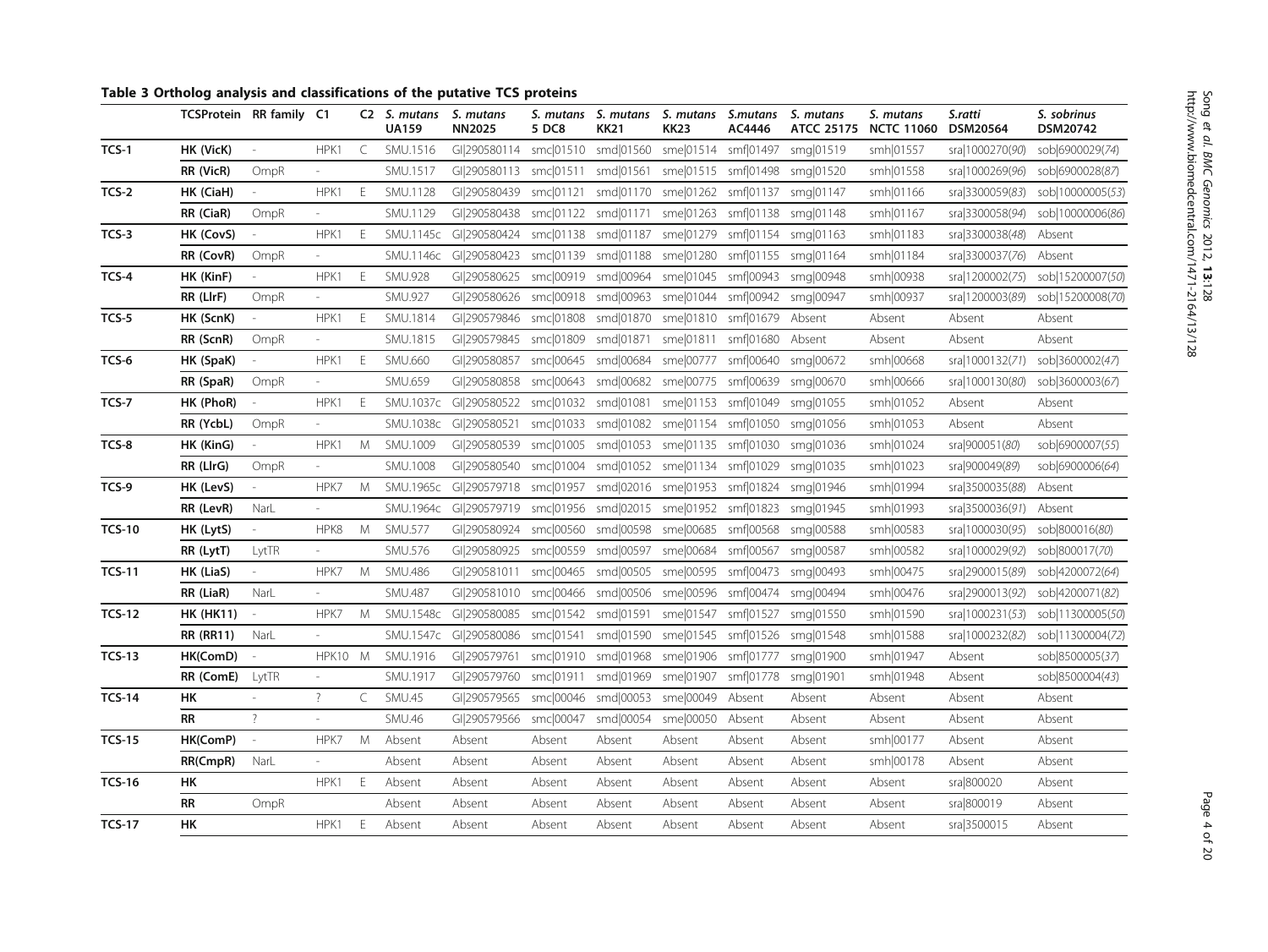|                      | <b>RR</b> | .<br>OmpR |                   |   | Absent   | Absent      | Absent | Absent                                  | Absent | Absent | Absent    | Absent    | sral3500014    | Absent         |
|----------------------|-----------|-----------|-------------------|---|----------|-------------|--------|-----------------------------------------|--------|--------|-----------|-----------|----------------|----------------|
| <b>TCS-18</b>        | HК        |           | HPK1 <sup>-</sup> |   | Absent   | Absent      | Absent | Absent                                  | Absent | Absent | Absent    | Absent    | sral1400052    | Absent         |
|                      | <b>RR</b> | AmiR      |                   |   | Absent   | Absent      | Absent | Absent                                  | Absent | Absent | Absent    | Absent    | sral1400053    | Absent         |
| Orphan HK1 HK        |           |           | HPK <sup>®</sup>  |   | Absent   | Absent      | Absent | Absent                                  | Absent | Absent | Absent    | Absent    | sral3800008    | Absent         |
| Orphan HK2 HK        |           |           |                   | M | Absent   | Absent      | Absent | Absent                                  | Absent | Absent | Absent    | Absent    | Absent         | sobl13200014   |
| Orphan RR1 RR (GcrR) |           | OmpR      |                   |   | SMU.1924 | GI290579753 |        | smc 01920 smd 01978 sme 01916 smf 01787 |        |        | smal01910 | smh 01957 | sra 200007(87) | sob 100018(55) |
| Orphan RR2           |           | LytTR     |                   |   | Absent   | Absent      | Absent | Absent                                  | Absent | Absent | Absent    | Absent    | Absent         | sob 14100005   |

Table 3 Ortholog analysis and classifications of the putative TCS proteins (Continued)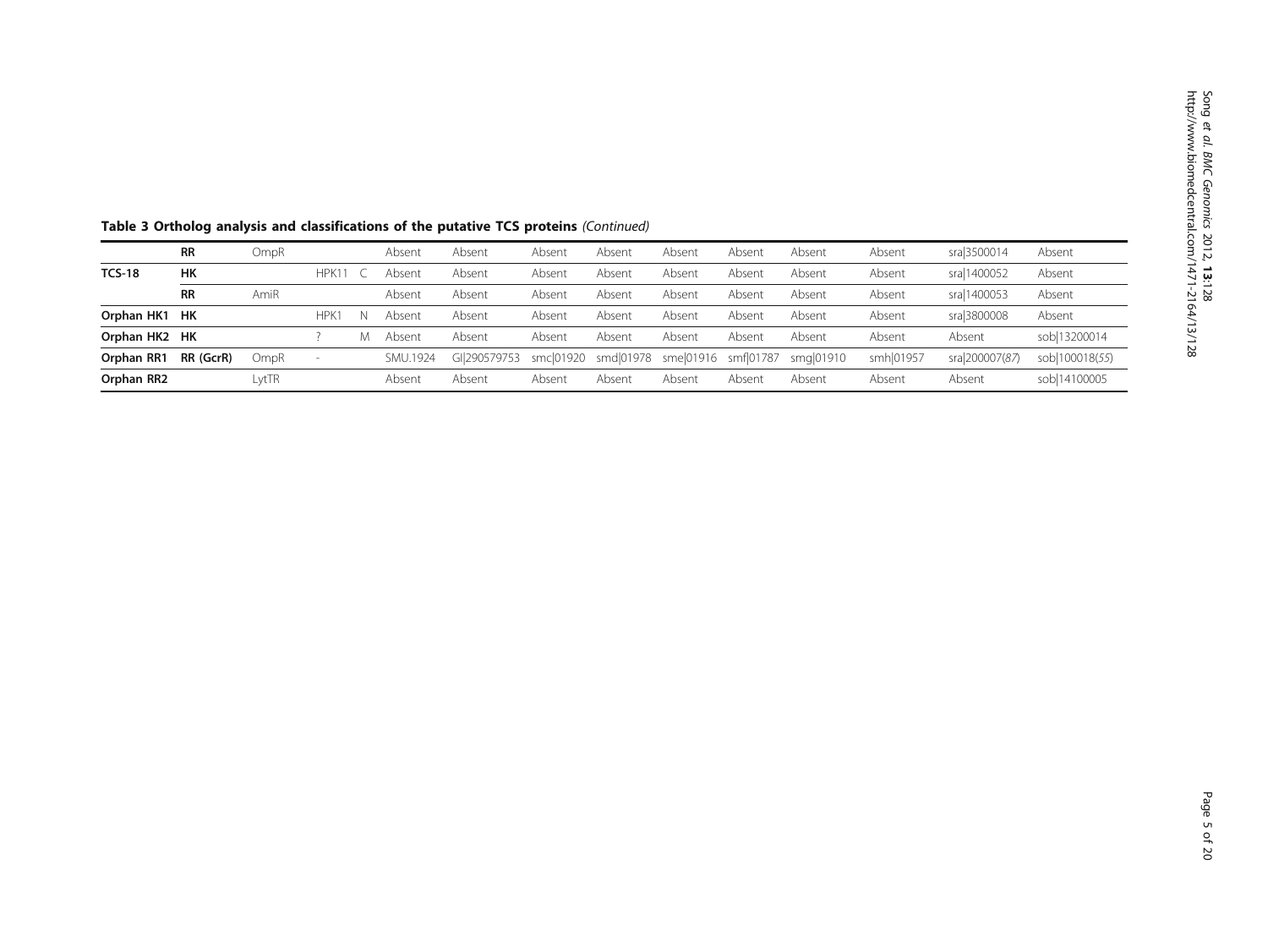<span id="page-5-0"></span>

denoted by C2), respectively; RRs are classified based on the structure of their output domains (Abbreviations: HPK, histidine protein kinase;  $C$ ,  $E$  and  $M$  stand for cytoplasmic, extracytoplasmic and membrane sensing, respectively;  $N$  denotes that no sensing mechanism could be predicted either due to the complete absence or a truncation of the predicted sensory domain; SMU represents the proteins corresponding to the ORFs of S. mutans UA159, GI of S. mutans NN2025; smc of S. mutans 5 DC8; smd of S. mutans KK21; sme of S. mutans KK23; smf of S. mutans AC4446; smg of S. mutans ATCC 25175; smh of S. mutans NCTC 11060; sra of S. ratti DSM 20564; sob of S. sobrinus DSM 20742. The italic numbers in parentheses stand for similarities in percentage of the TCS proteins in S. ratti DSM20564 and S. sobrinus DSM20742 compared to the corresponding orthologs in S. mutans UA159. All other abbreviations are referred to in Table [2\)](#page-2-0).

Eight of the 18 TCS clusters (designated as TCS-1, TCS-2, TCS-4, TCS-6, TCS-8, TCS-10, TCS-11, TCS-12) were common to all the strains. Six clusters (TCS-3, TCS-5, TCS-7, TCS-9, TCS-13, TCS-14) were observed to be absent in one or several strains. An interesting observation was that S. ratti DSM20564 lacked any homologs of the sensor histidine kinase and the cognate response regulator of TCS-13 (known as ComD and ComE for S. mutans UA159). On the other hand, TCS-16, TCS-17 and TCS-18 were found to be unique to S. ratti DSM20564. TCS-15, a putative ortholog of a quorum sensing-related TCS cluster well studied in the

gram-positive bacterium Bacillus subtilis, was uniquely identified in S. mutans NCTC11060, a serotype f blood isolate.

Two orphan HKs were identified as uniquely present in S. ratti DSM20564 (sra|3800008, named as orphan HK1) and S. sobrinus DSM20742 (sob|13200014, orphan HK2), respectively. In contrast, an orphan RR (orphan RR1, SMU.1924 in S. mutans UA159) was found to be common to all the 10 strains. S. sobrinus DSM20742 harbored an additional unique orphan RR (sob| 14100005, orphan RR2).

No hybrid HKs could be detected in all the genomes of the 10 mutans streptococci strains compared in this study. Also, the more complex variant of the two-component system, known as the phosphor-relay system comprised of an autophosphorylatable hybrid HK, one or more histidine phosphotransferases (HPT) and a terminal RR was totally absent, because no HPT domains were found in these strains.

#### Classification of the histidine kinases

HKs are multi-domain homodimeric proteins consisting of a more variable N-terminal for recognition of diverse signals from different cellular localizations (extracellular, transmembrane or intracellular) and a more conserved C-terminal containing the conserved histidine residue for signal transduction to its corresponding RR protein. The N-terminal regions of most HKs are characterized by the presence of one to several (up to 20) transmembrane helices (although exceptions to this rule could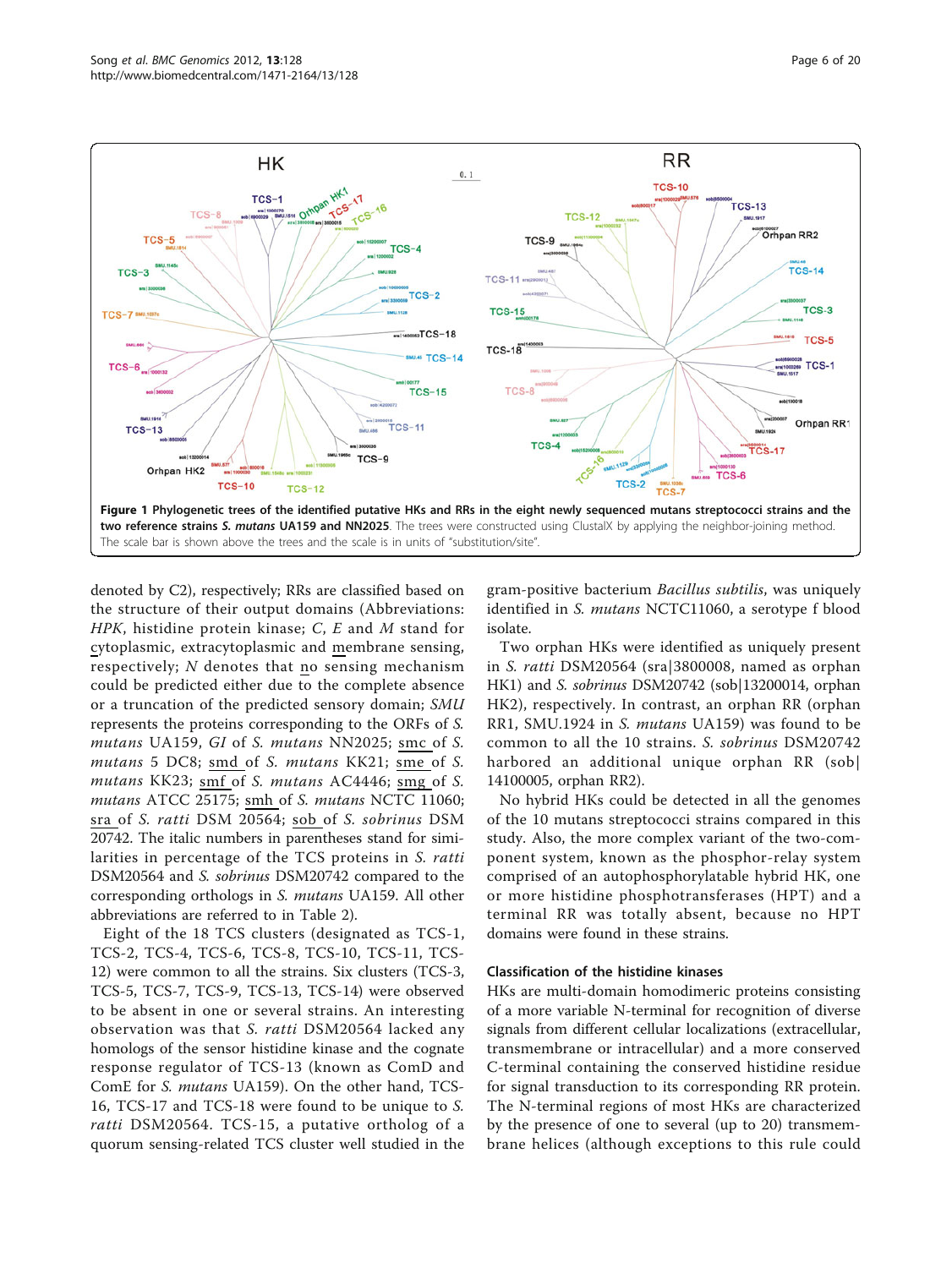also be found [[14\]](#page-17-0)), whereas the C-terminal region harbors characteristic domain profiles such as HATPase\_c and His\_kinase domains [\[3,15](#page-17-0)]. In addition, HK proteins exhibit characteristic sequence motifs (homology boxes), including the H-, N-, D-, F- and G- boxes, as a result of the conservation of the histidine (H), aspargine (N), aspartate (D), phenylalanine (F) and glycine (G) residues at fixed positions. In addition to the H-box, which contains the autophosphorylatable histidine residue functionally essential for a histidine kinase, other homology boxes are also presumed to play crucial roles in different biological processes. For example, the D-box is suggested to be responsible for DNA binding and the Gbox is believed to be involved in phosphotransfer reactions. Homology boxes have been used to define various HK families [[12\]](#page-17-0). Thus, to better understand the functions of individual HK proteins of the mutans streptococci strains, two classification approaches were applied in this study to the putative HK proteins. The first approach termed here as homology box analysis was based on the conserved sequence motifs described before by Grebe et al. [\[12\]](#page-17-0). This classification scheme sorts HK proteins into 11 different families (HPK1 to HPK11) depending on the sequence motifs of the various homology boxes identified by multi-alignment. Thus, members of the different families can be distinguished by conserved patterns in each of the homology boxes. The second approach termed here as domain architecture analysis was based on the classification scheme proposed by Mascher et al. [[14\]](#page-17-0), which considers the conservation of domain architecture of an entire HK, such as transmembrane helices, linker regions, sensing domains and transmitter domains. This classification method is especially helpful in understanding the signal sensing mechanisms of HKs.

#### Classification of HKs based on homology box analysis

Five HK families (HPK1, HPK7, HPK8, HPK10, HPK11) were recognized among the 10 mutans streptococci strains. For each of the 10 strains the distributions of their HKs within these families are highlighted in Table [2](#page-2-0) and visualized in Figure [2](#page-7-0) by multiple-sequence alignments of the HK proteins. It is clear that the amino acid residues surrounding the conserved histidine residue in the H-box are more conserved compared to those flanking the aspargine, aspartate, phenylalanine and glycine residues in the N-, D-, F-, and G-boxes, respectively.

The assignment of HKs of all the 18 TCS clusters to the homology box-based HK families is given in Table [3.](#page-3-0) HKs of TCS-1 to TCS-8, TCS-16 and TCS-17 and the orphan HK of S. ratti DSM20564 (sra|3800008, orphan HK1) were grouped into the HPK1 family, accounting for more than 50% of the total HKs identified. HPK1 family has been known as the most common

type among the histidine kinase families, characterized by highly conserved aspartate/glutamate, lysine/arginine and proline residues downstream of the conserved histidine residue in the H-boxes (Figure [2](#page-7-0)). The orphan HK1 might be a 'dead' gene because of the lack of a sensing domain, which can be inferred from the relatively short N-terminal region prior to the H-box, as highlighted in Figure [2.](#page-7-0) Moreover, 4 residues including the most important histidine residue in the H-box were also found to be missing in orphan HK1.

The second most abundant HK family was the HPK7 family, which contained more than 20% of all the HKs identified and included HKs of 4 different TCS clusters, namely TCS-9, TCS-11, TCS-12 and TCS-15. As shown in Figure [2,](#page-7-0) the most prominent feature of this HK family was the conservation of negatively charged aspartate residue downstream of the histidine residue and the positively charged arginine residue upstream of the histidine residue in the H-box.

Two other HK families found were the HPK8 and the HPK10 families. The HPK8 family comprised only HKs of the TCS-10 cluster. Known as LytS in S. mutans UA159, HKs of this family were highly conserved across all the 10 strains, as evidenced by the highly conserved sequence patterns of the H- and N-boxes (Figure [2\)](#page-7-0). The identification of HKs belonging to the HPK8 family was made possible by aligning the corresponding HKs of the mutans streptococci strains of this study with their BLASTp homologs. This enabled the unambiguous verification of the conservation of homology boxes characteristic of the HPK8 family. The HPK10 family has been reported to include kinases that regulate competence for genetic transformation in Streptococcus spp. [[12\]](#page-17-0). Indeed, HKs of TCS-13 (known as ComD for S. mutans UA159) fell within this family. This family was characterized by the presence of a tyrosine located two residues downstream of the conserved histidine residue, the absence of the H-box proline and the lack of the D and F-boxes. HK of TCS-13 (ComD) was absent in S. ratti DSM20564, which lacked any orthologs of both ComD and its cognate response regulator ComE.

The last HK family identified is the HPK11 family containing only one histidine kinase uniquely found in S. ratti DSM20564. A similar strategy as that used for the classification of HKs of the HPK8 family was performed by using BLASTp homologs to recognize conserved homology boxes. The H-box of this family was quite distinct from the H-boxes of other families in that the conserved histidine was flanked at its left by another histidine residue, in addition to the downstream arginine (R) and asparagine (N) residues characteristic of this family (Figure [2\)](#page-7-0).

The HK of TCS-14 and the unique orphan HK of the strain S. sobrinus DSM20742 (sob|13200014, orphan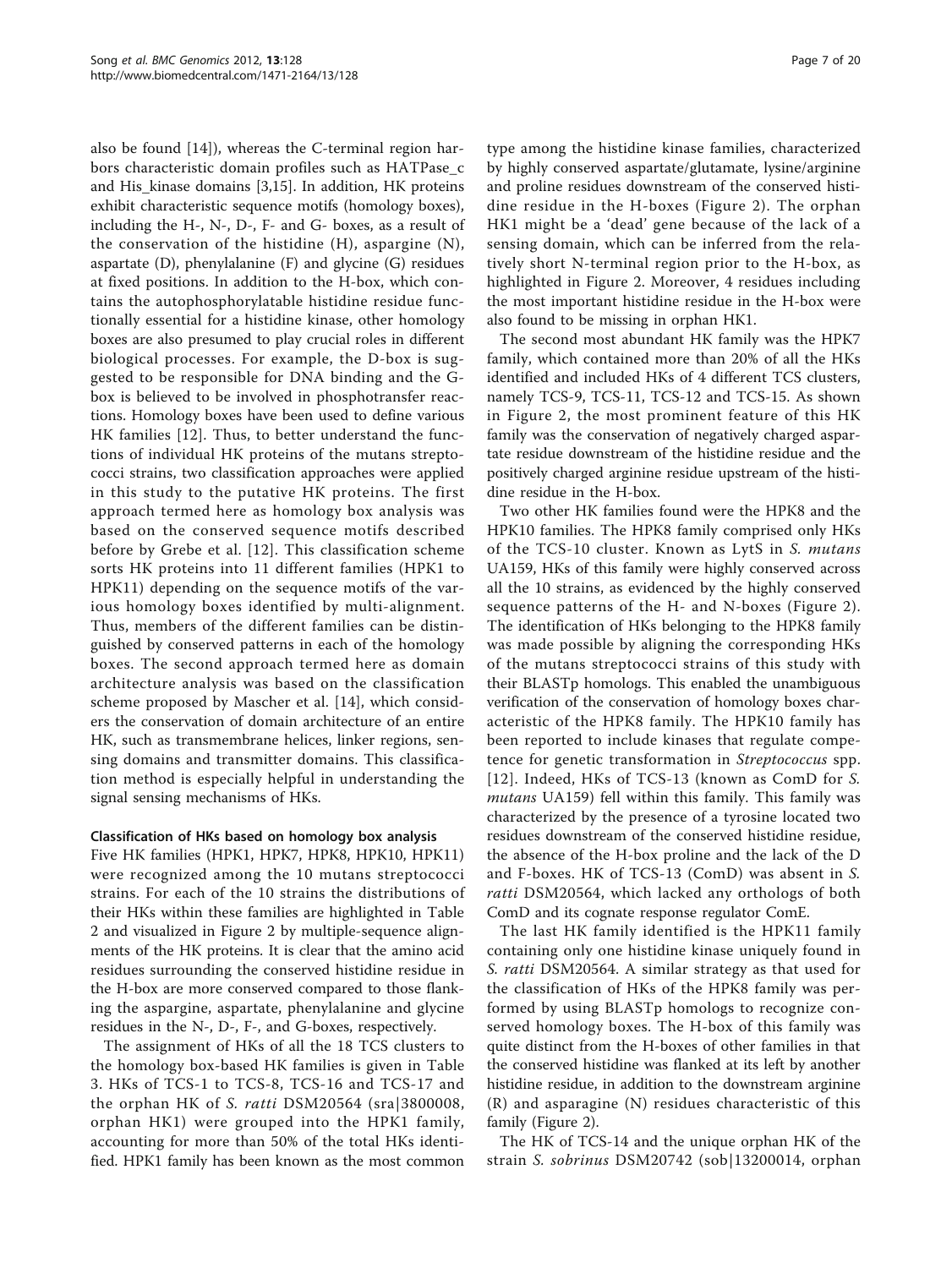<span id="page-7-0"></span>

HK2) could not be classified into any of the 11 HK families.

#### Classification of HKs based on domain architecture analysis

The homology boxes-based classification of HKs described above focused solely on the conserved sequence motifs in the C-terminal transmitter domains of histidine kinases. Since the biological function of TCS-mediated signal transduction manifests itself in signal input and output rather than in the communication between its two components, it is necessary to characterize the N-terminal sensory regions with respect to the signal sensing mechanism of a particular HK protein. To this end, the classification method proposed by

Mascher et al. [[14](#page-17-0)] was applied to group the putative HKs into three different groups: extracytoplasmic-sensing HKs, cytoplasmic-sensing HKs, and membrane-sensing HKs (HKs with sensing mechanisms associated with membrane-spanning helices), as shown in Figure [3.](#page-8-0)

Extracytoplasmic sensing HKs represent the largest group of membrane-bound sensor kinases. Among all the HKs identified, HKs of TCS-2 to TCS-6 as well as TCS-16 and TCS-17 were recognized as extracytoplasmic sensing HKs by displaying at the N-terminal region an extracytoplasmic putative signal perception domain composed of 110-140 amino acids, which were flanked by (at least) two transmembrane helices (TMs). The cytoplasmic part of the HK proteins harboring the transmitter domain comprised either a HisKA-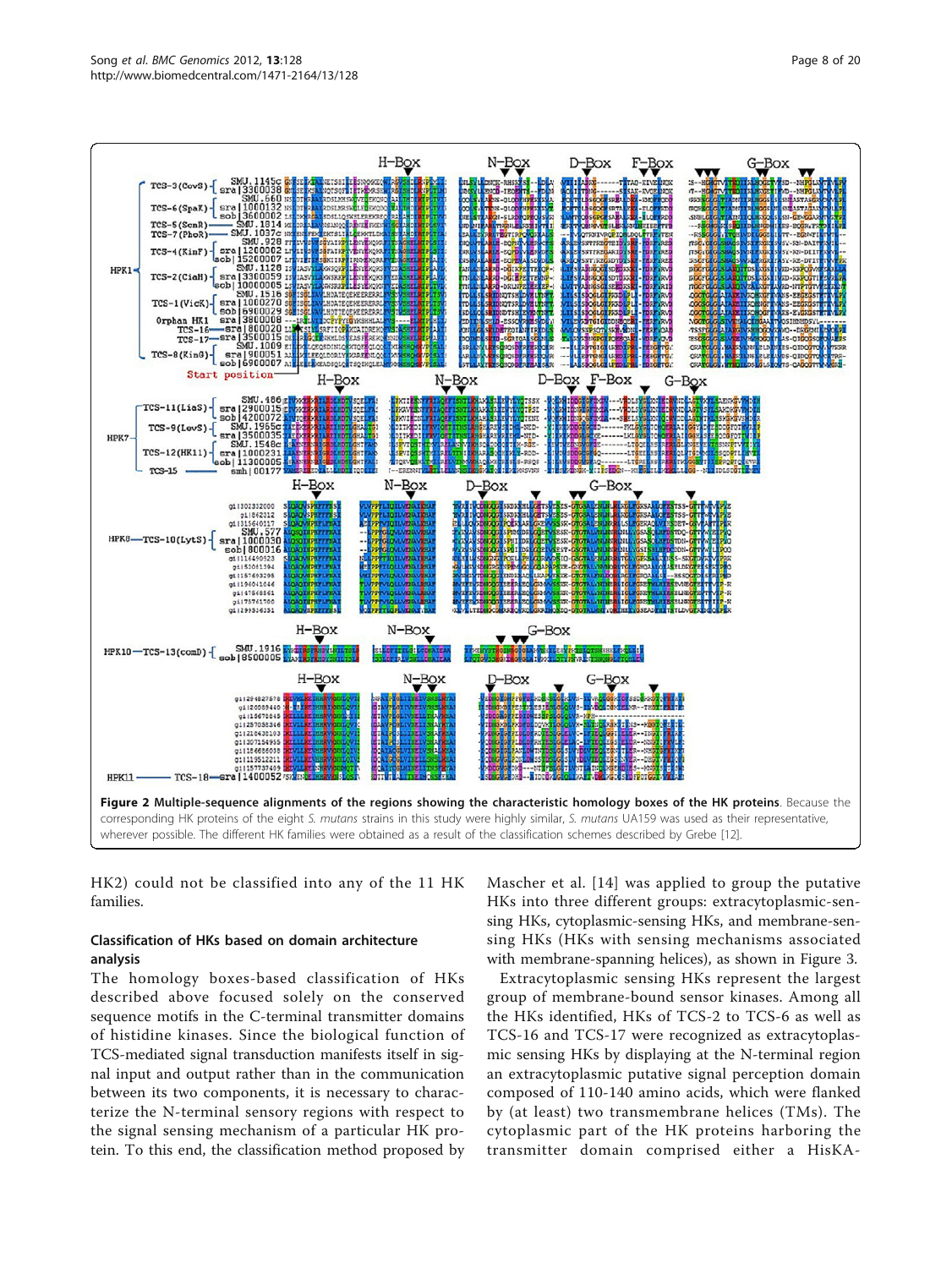<span id="page-8-0"></span>

Figure 3 Domain architectures of histidine kinases representative of each TCS clusters. The pictorial depiction is based on the predictions carried out using the SMART web interface<http://smart.embl-heidelberg.de/> with small manual modifications. The transmembrane helices (TMs), represented by blue bars, and the cellular localization of the linker regions between the helices were predicted using the tool TMHMM [\[16](#page-17-0)]. Red and black horizontal lines depict extracytoplasmic and cytoplasmic regions, respectively. The locations of the conserved domains within the protein sequences are represented by the labeled symbols. Domain definitions are according to Pfam [http://pfam.sanger.ac.uk:](http://pfam.sanger.ac.uk) HAMP, linker domain presenting in histidine kinase, adenylyl cyclases, methyl binding proteins and phosphatases (PF00672); HisKA, dimerisation/ phosphoacceptor domain of histidine kinase (PF00512); HATPase\_c, HK-type ATPase catalytic domain (PF02518); HisKA\_2, dimerisation/ phosphoacceptor domain of a sub-family of histidine kinases (PF07568); HisKA\_3, dimerisation/phosphoacceptor domain of a sub-family of histidine kinases (PF07730);; PAS, signal sensor domain (PF00989); PAC (PF00785), a motif often found at the C-terminal side of the PAS domain and proposed to contribute to the PAS domain fold, GAF, cytoplasmic signaling domain (PF01590); PDZ, also known as DHR or GLGF (PF00595), a signal sensor domain of diverse functional specificities. All other abbreviations are referred to in Table 2 and Table 3. C, E and M stand for cytoplasmic, extracytoplasmic and membrane sensing, respectively; N denotes no sensing mechanism could be predicted due to either the complete absence or a truncation of the predicted sensory domain.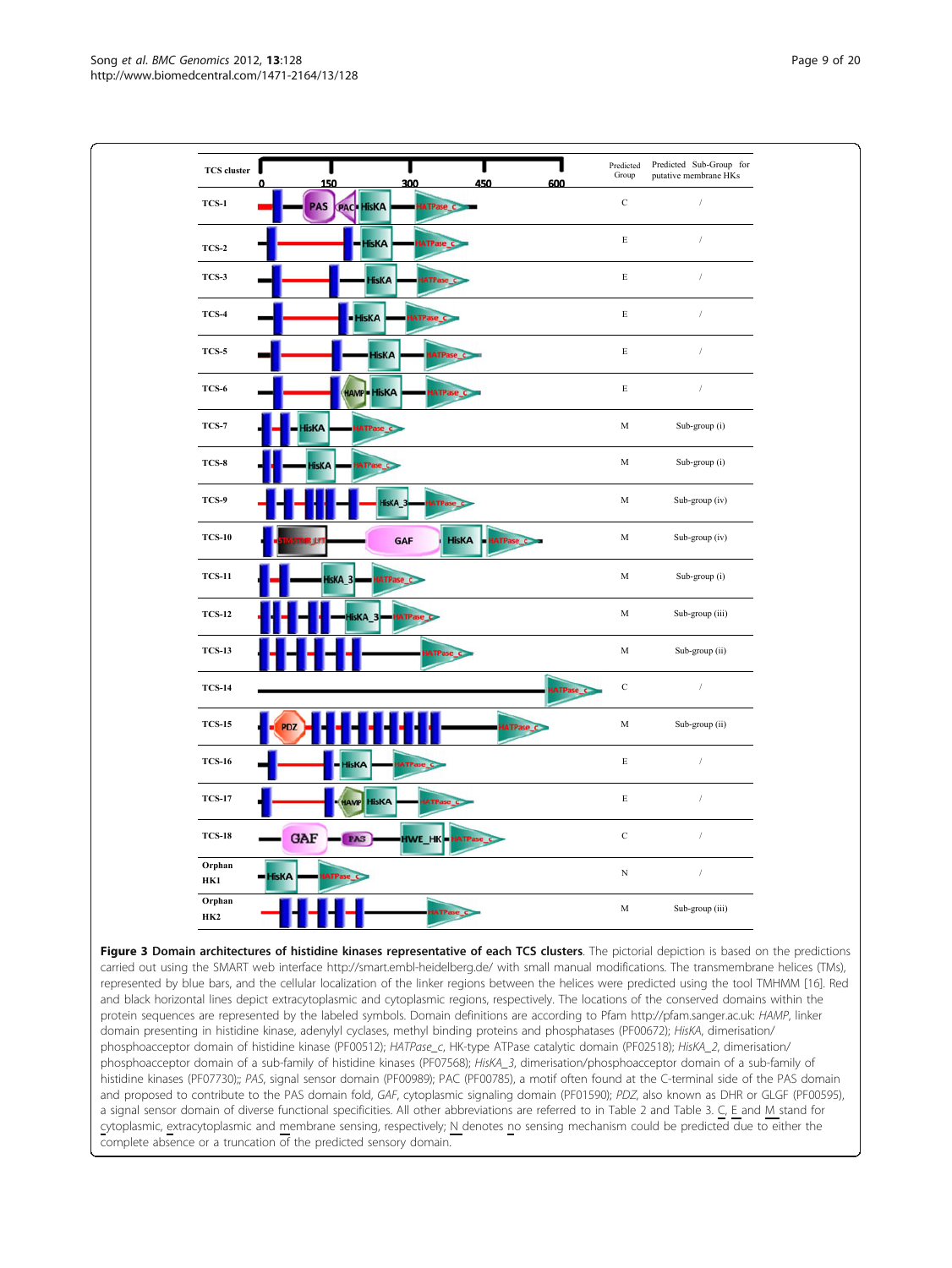HATPase\_c domain (HKs of TCS-2, TCS-3, TCS-4, TCS-5 and TCS-16) or a HAMP-HisKA-HATPase\_c domain (HKs of TCS-6 and TCS-17). HisKA and HAT-Pase\_c are domains essential for the functionality of a histidine kinase. HAMP functions as a linker to bridge the transmembrane helix and the transmitter domain [[17\]](#page-17-0). It should be noticed that sequence regions containing about 110 residues were found to exist between the TM region and the HisKA domain of the TCS-3 and TCS-5 HKs. We suspect that these HKs could possibly contain unknown linker domains within this region which cannot be identified due to the currently limited knowledge on HK linker domains.

Cytoplasmic-sensing HKs include either membraneanchored or soluble proteins with their sensing domains located inside the cytoplasm [[14](#page-17-0)]. Only HKs of three TCS clusters, namely the membrane anchored HK of TCS-1 and the soluble HKs of TCS-14 and TCS-18, were identified as HKs with putative cytoplasmic sensing functions. A more detailed look at the HKs of TCS-14 and TCS-18 showed that they were predicted to be completely intracellular proteins. The HK of TCS-1, known as VicK in S. *mutans* UA159, is typified by the presence of only one membraneanchoring transmembrane helix and a very short extracytoplasmic linker containing 30 amino acids in the Nterminal region. In addition, both HKs of TCS-1 and TCS-18 possess a PAS domain. PAS domains are known to play important roles as sensory modules for sensing oxygen tension, cellular redox state, or light intensity [[18](#page-17-0)]. PAS domain-containing proteins have been reported to be involved in oxidative stress response [[19\]](#page-17-0), competence [\[20](#page-17-0)], virulence [[21\]](#page-17-0) and biofilm formation [[22\]](#page-17-0) in many organisms. Most PAS domain-containing proteins are intracellularly located with dual functions of monitoring both the external and internal environments by perceiving alterations in the electron transport system caused by intracellular or extracellular changes in redox potential [\[23](#page-17-0)]. It has been reported that PAS domains are often associated with PAC domains and they are directly linked and together form the conserved 3D PAS fold [[24](#page-17-0)], as also exemplified by the HK of TCS-1 in this study. In fact, in agreement with the function of the PAS-PAC domains, the HK of TCS-1, VicK, has been reported to play a role in oxidative stress response [[25\]](#page-17-0). On the other hand, the HK of TCS-18 did not contain a PAC motif but a GAF domain, which has been found to be present in combination with multiple domains in many phytochromes and cGMP-specific phosphoesterases [[26](#page-18-0)]. A large variety of bacterial proteins such as those involved in signal transduction, cell autolysis, chemotaxis, glucose metabolism, nitrogen fixation, and gene regulation, as well as phototransducing proteins in plant and archea were found to contain a GAF domain [[27\]](#page-18-0).

The highly diverse group of HKs with sensing mechanisms linked to transmembrane regions (membrane-sensing HKs) is marked by the presence of 2 to 20 transmembrane helices implicated in signal perception. Such HKs lack a recognizable extracellular input domain. Signal sensing is either membrane associated or occurs directly within the membrane interface [[14\]](#page-17-0). Although it has been suggested that this group represents the smallest group of membrane-bound sensor histidine kinases when compared to other HK families in the SMART database [\[14](#page-17-0)], HKs of TCS-7 to TCS-13 and TCS-15 in this study were all found to belong to this group, indicating that a relatively high percentage of HKs of the mutans streptococci strains are involved in sensing signals directly associated with the membrane. Such signals can be changes in the mechanical properties of the cell envelope, signals derived from membrane-bound enzymes or other membrane-integral components, ions, electrochemical gradients, transport processes, or the presence of compounds that affect cell envelope integrity [[14\]](#page-17-0). Most quorum sensing HKs from gram-positive bacteria fall into this category, like ComD, the HK of TCS-13. Putative alleles/orthologs of ComD were found in most of the mutans streptococci strains of this study, characterized by 5 to 7 transmembrane helices in the N-terminal region succeeded by a transmitter region containing only the HATPase\_c domain. In S. sobrinus DSM20742 the unique orphan HK2 (sob| 13200014) was also assigned to this group. Orphan HK2 shared a sequence similarity of about 37% with the HK (sob|8500005) of TCS-13, which is the predicted ortholog of ComD in S. sobrinus DSM20742.

For the highly diverse membrane-sensing HK family, six subfamilies have been additionally defined based on features such as the number of TM helices, the type and sequential arrangement of sensory domains, the length of the inter-helix linker regions and the presence or absence of extracytoplasmic linker regions [[14\]](#page-17-0). By applying this grouping scheme, the membrane-sensing HKs of TCS-7, TCS-8 and TCS-11 were grouped into subgroup (i). This subgroup is comprised of small sensor kinases containing 2 TM helices and lacking significant extracytoplasmic regions. HKs of this subgroup are involved in sensing cell envelope stress or mediating ABC transporter-coupled detoxification processes in gram-positive bacteria [[28,29](#page-18-0)]. HKs of TCS-13 and TCS-15 were assigned to subgroup (ii), which is primarily comprised of quorum-sensing HKs of gram-positive bacteria possessing 6 to 10 TM helices. HKs of TCS-12 and the orphan HK2 were grouped into subgroup (iii) represented by DesK-like thermo sensors with 4 or 5 TM helices that sense membrane fluidity. HKs of TCS-9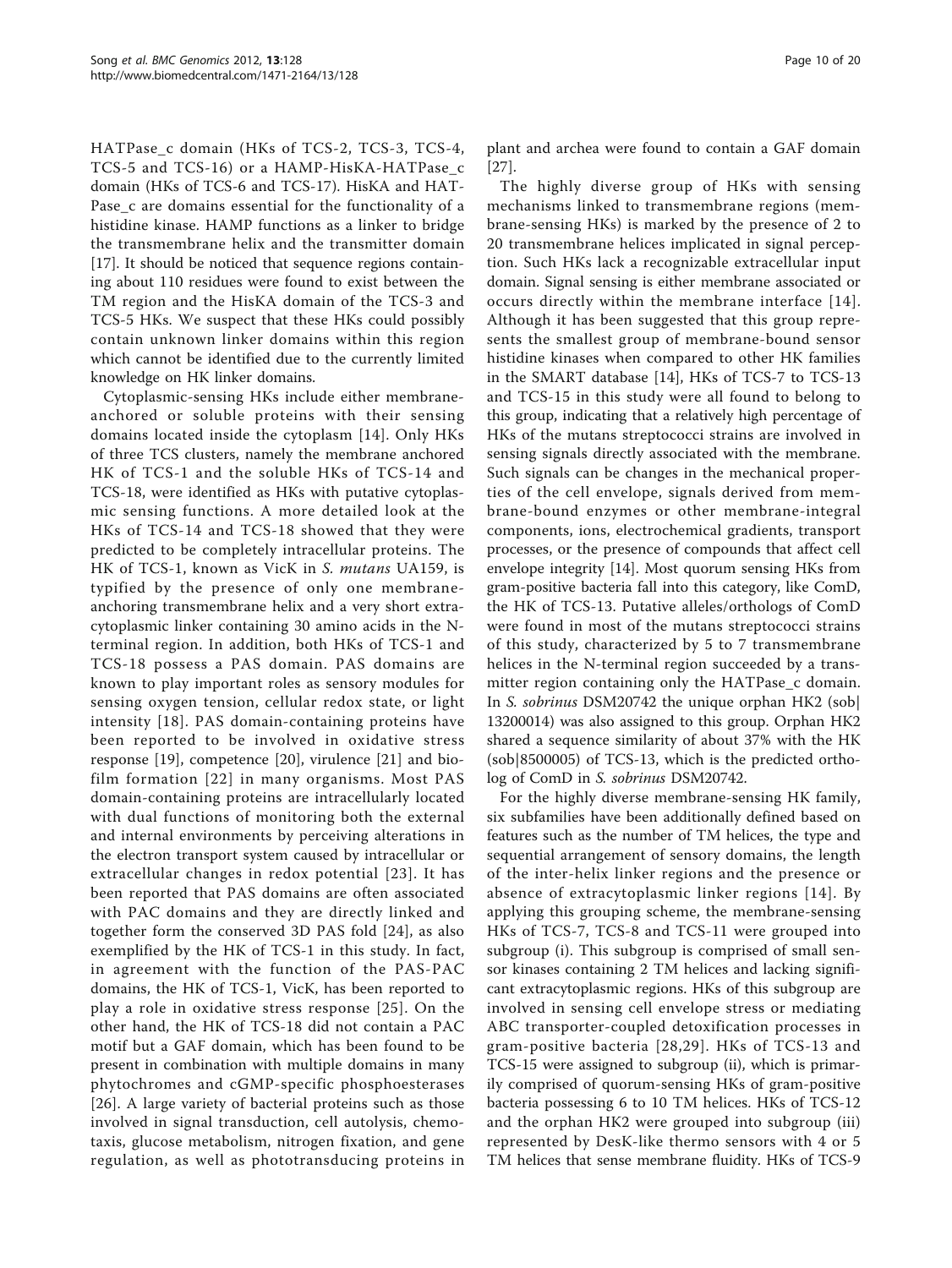and TCS-10 were assigned to subgroup (iv) with a conserved but yet functionally unknown input domains containing 6 to 8 TM helices.

#### Classification of the response regulators

A RR protein, most commonly a transcription factor [\[3](#page-17-0)], comprises an N-terminal regulatory domain (receiver domain) and a C-terminal effector domain (output domain). The phosphorylated aspartate residue falls within the receiver domain whose structure is well conserved as represented by the Response\_reg domain among almost all the known RRs [[30\]](#page-18-0). Phosphorylation of the aspartate residue activates the DNA binding properties of the output domain, ultimately resulting in the direct or indirect activation or repression of a set of genes. The output domains are less conserved and differ according to the nature of the signal outputs. Hence, a classification of RRs based on the domain architecture of the C-terminal effector domain should provide insight into the specific biological function of the TCSs [[31\]](#page-18-0). Despite the great variety of output domains and domain combinations, about 60% of all known response regulators belong to the OmpR, NarL or NtrC families, and all of which contain a helix-turn-helix (HTH) DNA-binding output domain. RRs with the DNA-binding output domains LytTR, AraC, Spo0A, Fis, YcbB, RpoE, and MerR account for an additional 6% [[30\]](#page-18-0). The rest of the RRs are characterized by the presence of a stand-alone REC domain (14%) or combinations (20%) comprising a variety of enzymatic domains, RNA-binding domains, protein or ligand-binding domains, or other newly described domains of unknown functions. The diversity of the domain architectures and the abundance of domain combinations of the output domain allow bacterial cells to regulate a variety of biological processes such as transcription, enzyme activity and protein-protein interaction in response to a number of environmental signals and stimuli [[31\]](#page-18-0).

The majority of the putative RRs identified in this study were classified into the following 4 families: NarL, LytTR, AmiR and OmpR, with RRs of the OmpR family constituting the largest group. For each of the 10 compared strains the distributions of their RRs within these families are highlighted in Table [2](#page-2-0). The assignment of RRs of the 18 TCS clusters and the orphan RRs to the corresponding RR families is given in Table [3](#page-3-0).

While most RRs contain a DNA binding domain, there were two exceptions: the putative RR of TCS-14 lacked any currently known output domains and therefore could not be assigned to any of the known RR families. The RR (sra|1400053) of TCS-18, a unique TCS cluster of S. ratti DSM20564, contained a RNAbinding output domain and was found to be an AmiRlike response regulator. The AmiR family is a relatively newly defined response regulator family possessing RNA-binding activity. In contrast to the commonly known phosphorylation mechanism in DNA-binding RRs, AmiR is normally controlled by ligand-regulated activation, in keeping with the substitution of the conserved aspartate phosphoryl acceptor residue by serine, as well as the replacements of additional amino acid residues required for phosphoryl transfer [\[32](#page-18-0)]. However, unlike the classical AmiR-like proteins, residues involved in phosphoryl transfer are conserved in the RR of TCS-18. In addition, we have identified its cognate HK (sra| 1400052). Therefore, we believe that RR of TCS-18 is most likely activated by its cognate HK through phosphorylation.

RRs of the OmpR family constituted the largest group (Table [2](#page-2-0)). Proteins of the OmpR family have been reported to mediate a wide range of biological functions related to, for example, osmolarity, phosphate assimilation, antibiotic resistance, virulence and toxicity [[33](#page-18-0)]. NarL proteins differ from those of the OmpR family due to the presence of the LuxR\_C-like DNA-binding HTH domain. Members of the NarL family have been documented to control expression of genes related to nitrogen fixation, sugar phosphate transport, nitrate and nitrite metabolism, quorum sensing, and osmotic stress etc. [[34\]](#page-18-0). Proteins of the LytTR family are characterized by having a non-HTH DNA binding domain [[35\]](#page-18-0). They account for about 3% of all the prokaryotic RRs [[31\]](#page-18-0). Despite being found in prokaryotic genomes in small numbers when compared to other RR families, the LytTR type RR proteins have been reported to modulate the expression of many genes coding for virulence factors, fimbriae, cell wall components, bacteriocins, extracellular polysaccharides etc. [\[36](#page-18-0)]. Also of interest is the fact that RRs belonging to NtrC, AraC, Spo0A, Fis, YcbB, RpoE and MerR families, which often appear in other bacterial genomes, are totally absent in the mutans streptococci strains compared in this study.

#### Co-occurrence of certain HK and RR families

The homology box-based classification of HK proteins has been shown to be able to reveal the co-occurrence relationships between the various kinase families and regulator families [[12\]](#page-17-0). In other words, specific families of HK were preferentially associated with specific families of RR proteins. In this study, certain pairing combinations between the HK families and the RR families were also observed in the mutans streptococci strains as shown in Table [3.](#page-3-0) For instance, all HKs of the HPK1 family are paired with corresponding RRs of the OmpR family, and all HKs of the HPK7 family constitute TCS clusters with RRs of the NarL family. HKs of both the HPK8 and HPK10 kinase families prefer RRs of the LytTR family as their corresponding cognate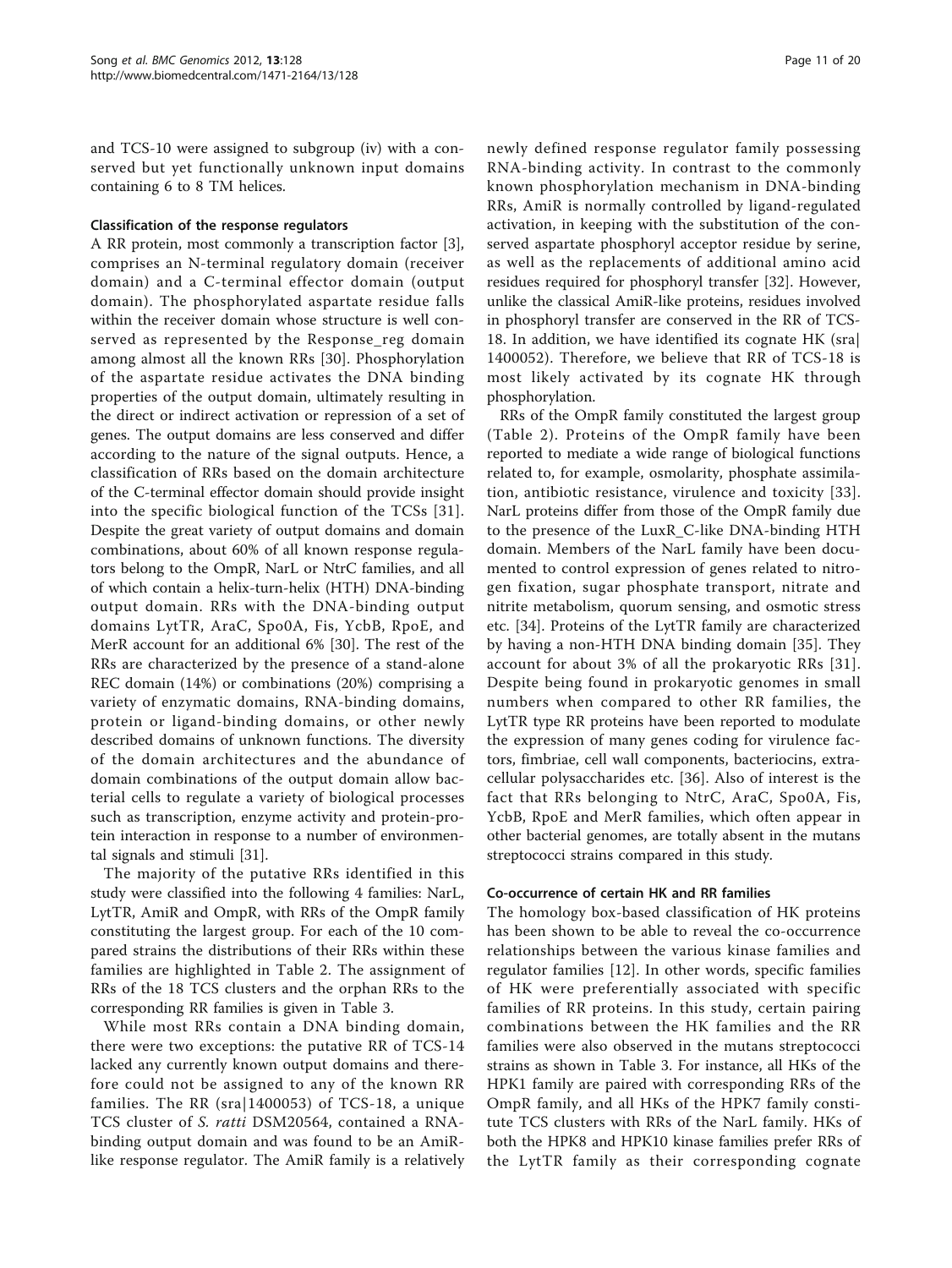response regulators. We reckon that such combinations may play a significant role in the phenomenon of crosstalking between unpaired HKs and RRs, e.g. a HK of the HPK1 family is highly likely to cross-phosphorylate an unpaired RR of the OmpR family. Cross-talking mechanisms have been reported to exist in many bacterial species [\[37](#page-18-0)] and have also been speculated to appear in Streptococcus mutans strains [[38\]](#page-18-0). Such a strategy could be advantageous for mutans streptococci strains to maximally utilize their relatively small complement of TCSs for processing diverse signals so as to ensure a flexibly coordinated response to the constantly changing environments. For example, while a viable knock-out mutant of the vicK gene coding for the HK of TCS-1 could be obtained, the cognate response regulator VicR has been found to be essential for the survival of S. mutans UA159 [[39\]](#page-18-0). It has also been reported that no viable vicR knockout mutants could be obtained for Streptococcus pneumoniae, but knockout of the corresponding histidine kinase gene  $\textit{vicK}$  is possible, because *vicR* can be phosphorylated *in vivo* by *vanS*, a gene coding for a TCS histidine kinase from Enterococcus faecium, which helps to suppress some effects of a vicK kinase disruption in S. pneumoniae [[40](#page-18-0)]. According to homology box analysis the histidine kinase VanS of Enterococcus faecium belongs to HPK1 family like VicK. Thus, we speculate that such cross-phosphorylation of VicR by a non-cognate HK most likely also holds true in S. mutans UA159, and probably also for other mutans streptococci strains. Clearly, the systematic classification of HKs and RRs carried out in this study reveals potential cross-talking candidates that will be helpful in the future studies of two-component systems.

## Putative biological functions of the identified TCS proteins

In the following sections, possible biological functions and significance of the TCS genes/proteins, which were common or specific to the 10 mutans streptococci strains as presented in Table [3,](#page-3-0) are discussed. To this end and for the purpose of a better overview, we have briefly summarized available knowledge on the biological functions of the TCS genes/proteins of the best studied S. mutans strain UA159. In case no knowledge is available about the functions of some TCSs, information about putative orthologs of the corresponding TCS genes/proteins in organisms other than S. mutans UA159 are provided (Table [4](#page-12-0)).

## TCS proteins common to all the 10 mutans streptococci strains

Proteins of the TCS clusters 1, 2, 4, 6, 8, 10, 11, 12 and the orphan RR1 are common to all the 10 mutans streptococci strains compared here, indicating probably the functional importance of these TCS clusters for the adaptation and survival of these mutans streptococci (Table [4](#page-12-0)). For instance, Orphan RR1 is highly conserved across the 10 mutans streptococci strains. In S. mutans UA159, this orphan RR is encoded by gcrR (SMU.1924c) and has been found to play a vital role in sucrosedependent adherence and cariogenesis [[73\]](#page-19-0). Therefore, it is conceivable that conservation of this gene across the mutans streptococci strains is essential for their primary pathogenicity.

## TCS proteins uniquely present/absent in one or several strains

The TCS-3 (CovSR) cluster was predicted to be absent in S. sobrinus DSM20742. CovSR is involved in the acid tolerance response of S. mutans UA 159 [[13](#page-17-0)], and has also been reported to be involved in counteracting oxidative stress and reducing susceptibility to phagocytic killing [[47](#page-18-0)]. TCS-9 (LevRS), which affects the acid tolerance response as well [\[13\]](#page-17-0), was also absent in S. sobrinus DSM20742. The absence of the covS and levS genes was experimentally supported by the PCR results shown in Figure [4](#page-13-0). In S. *mutans* UA159, the *levRS* gene cluster is flanked by levQ and levT, which code for two carbohydrate-binding proteins. These four genes together constitute a four-component signal transduction system levQRST controlling the transcription of the fructan hydrolase gene (fruA) and a four-gene cluster levDEFG, which encode a fructose/mannose sugar:phosphotransferase system located immediately downstream of levQRST [[56](#page-18-0)]. S. sobrinus was also found to lack the  $levQ$ ,  $levT$  and  $levDEFG$  genes. Taking together, these findings indicate dramatic differences in the regulation of fructan catabolism and the acid tolerance response of S. sobrinus DSM20742 in comparison to the S. mutans strains.

It should be pointed out that the TCS nomenclature is unfortunately inconsistent among the published articles on TCSs of S. mutans strains. Many publications [[67](#page-18-0)-[72](#page-19-0)] on CovR actually address the orphan response regulator RR1 which is known as GcrR (SMU.1924) in S. mutans UA159 [\[73](#page-19-0)]. On the other hand, CovSR of S. mutans has also been confusingly named as ScnKR [[13](#page-17-0),[47\]](#page-18-0). In our study, the nomenclature of TCS genes/ proteins was based primarily on the Oralgen Pathogen Sequence Database<http://www.oralgen.lanl.gov>. In cases where several names were given for a gene in Oralgen, gene names used by Biswas et al. [[6\]](#page-17-0) were preferably used.

TCS-5 (ScnKR) could be neither found in the two S. mutans strains ATCC25175 and NCTC11060 nor in S. ratti DSM20564 and S. sobrinus DSM20742. The asymmetric distribution of TCS-5 was also observed in a previous study, in which TCS-5 was found to be present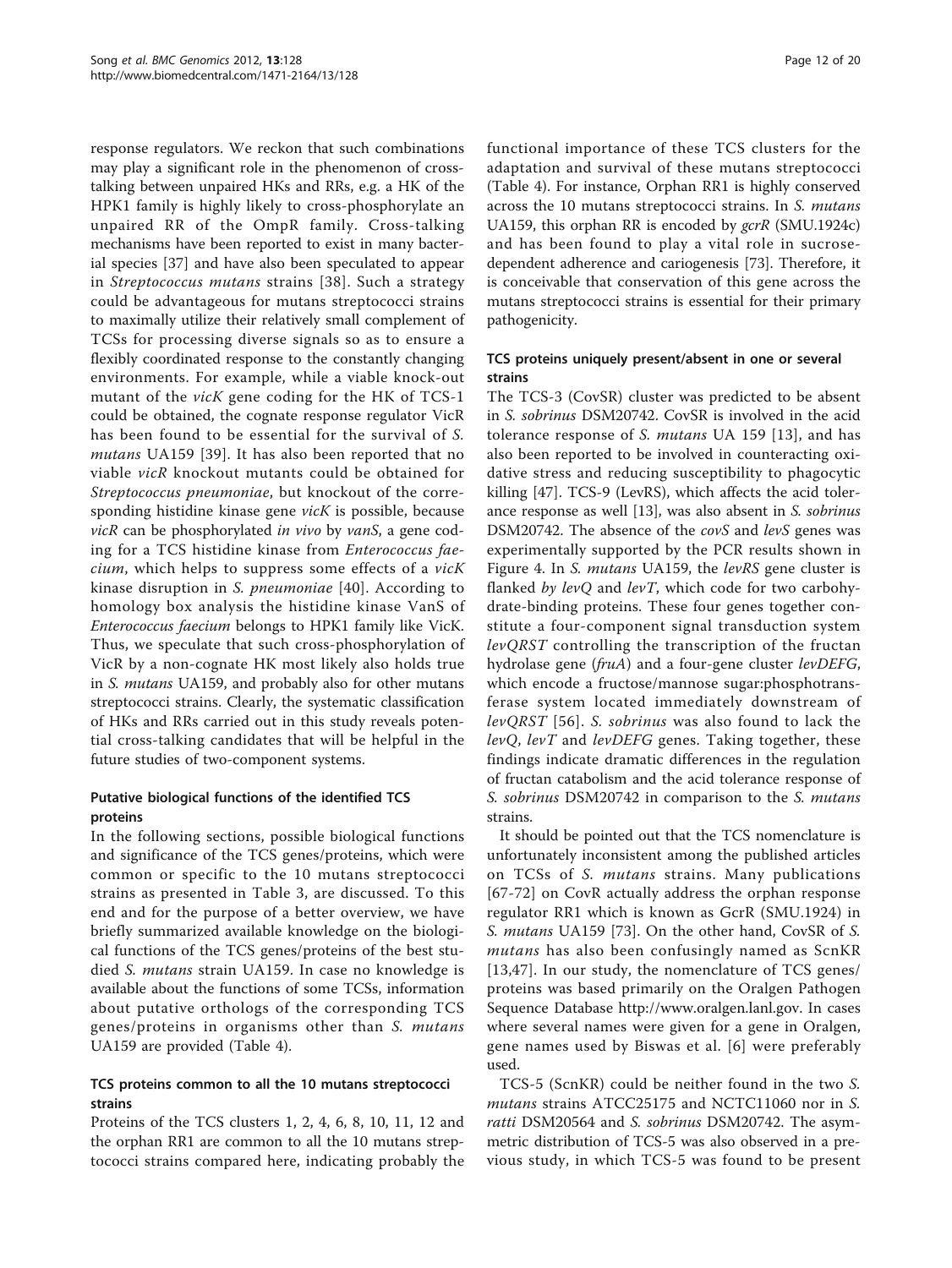| <b>TCS</b><br>Cluster | <b>TCS</b><br>protein      | Locus<br>Tag                     | <b>GenBank Functions</b>                                                                                                                                                   | References          |
|-----------------------|----------------------------|----------------------------------|----------------------------------------------------------------------------------------------------------------------------------------------------------------------------|---------------------|
| TCS-1                 | <b>HK-VicK</b><br>RR-VicR  |                                  | SMU.1516 Biofilm development, competence development, oxidative stress tolerance, acid tolerance,<br>SMU.1517 autolysin production, glucan metabolism, fructan metabolism. | $[7,8,10,25,41-44]$ |
| $TCS-2$               | HK-CiaH<br>RR-CiaR         | SMU.1128<br>SMU.1129             | Sucrose-dependent biofilm formation, competence development, multiple stress response,<br>bacteriocin production                                                           | [13,45,46]          |
| $TCS-3$               | <b>HK-CovS</b><br>RR-CovR  | SMU.1145<br>SMU.1146             | Acid tolerance, hydrogen peroxide resistance, murine macrophage killing.                                                                                                   | [13, 47]            |
| TCS-4                 | <b>HK-KinF</b><br>RR-LIrF  | SMU.928<br><b>SMU.927</b>        | Acid tolerance, pp(G)pp metabolism, control of alarmone synthesis.                                                                                                         | [48, 49]            |
| TCS-5                 | HK-<br>ScnK<br>RR- ScnR    | SMU.1815                         | SMU.1814 Bacteriocin production*.                                                                                                                                          | $[50]$ *            |
| TCS-6                 | HK-<br>SpaK<br>RR-SpaR     | SMU.660<br><b>SMU.659</b>        | Bacteriocin production*, self-protection against anti-microbial peptides*.                                                                                                 | $[51-53]$ *         |
| TCS-7                 | HK-<br>PhoR<br>RR-YcbL     | SMU.1038                         | SMU.1037 Unknown.                                                                                                                                                          |                     |
| TCS-8                 | HK-KinG<br>RR-LIrG         | SMU.1009<br>SMU.1008             | Bacteriocin resistance, substrate transport in cell envelope stress.                                                                                                       | [54, 55]            |
| TCS-9                 | HK-LevS<br>RR-LevR         | SMU.1965<br>SMU.1964             | Biofilm formation, acid tolerance, fructan metabolism.                                                                                                                     | [56, 57]            |
| <b>TCS-10</b>         | HK-LytS<br>RR-LytT         | <b>SMU.577</b><br>SMU.576        | Biofilm formation, oxidative stress tolerance, autolysis, fructan metabolism, cell wall metabolism*.                                                                       | $[58]^*$ , [49,59]  |
| <b>TCS-11</b>         | HK-LiaS<br>RR-LiaR         | <b>SMU.486</b><br><b>SMU.487</b> | Biofilm formation, acid tolerance, cell envelope stress response, bacteriocin production, bacteriocin<br>resistance, sucrose-dependent adherence.                          | $[38,60-63]$        |
| <b>TCS-12</b>         | HK-HK11<br>RR-RR11         | SMU.1548<br>SMU.1547             | Unknown.                                                                                                                                                                   |                     |
| <b>TCS-13</b>         | HK-<br>ComD<br>RR-<br>ComE | SMU.1916<br>SMU.1917             | Biofilm formation, quorum sensing, competence development, bacteriocin production.                                                                                         | $[9,45,64-66]$      |
| $TCS-14$              | <b>HK</b><br><b>RR</b>     | <b>SMU.45</b><br><b>SMU.46</b>   | Unknown.                                                                                                                                                                   |                     |
| Orhpan<br>RR1         | RR-GcrR                    |                                  | SMU.1924 Sucrose-dependent adherence, glucan metabolism, pH homeostasis, competence development.                                                                           | $[67 - 73]$         |

<span id="page-12-0"></span>Table 4 A brief summary of known/putative functions of the TCSs identified in S. mutans UA159

In case no knowledge is available on the functions of some TCSs in UA159, reports on homologous TCSs in other microorganisms, preferably Streptococcus species (highlighted by the astral sign\*) are provided.

only in two of the 10 S. mutans strains compared [\[6](#page-17-0)]. In S. mutans UA159, an insertion mutant of scnK gene displayed no significant difference to the wild type with respect to growth under various stress conditions [\[6](#page-17-0)]. In Streptococcus pyogenes, ScnKR was found to be essential for the production of a bacteriocin (SAFF22) [\[50](#page-18-0)]. By a closer look at the genes in the neighborhood of ScnKR in the 10 strains studied, we found that S. mutans KK23 and S. mutans NN2025 carried two and three genes, respectively, which encode putative bacteriocin precursor peptides sharing more than 60% similarity with SAFF22. In addition, a putative bacteriocin biosynthesis protein coding gene was also found downstream of the scnKR operon in the two S. mutans strains. We therefore infer that TCS-5 (ScnKR) might be involved in the regulation of mutacin production at least in S. mutans KK23 and S. mutans NN2025.

TCS-7 (PhoR/YcbL) was only shared by the eight S. mutans strains. In S. mutans UA159, an insertion mutant of the gene encoding PhoR displayed no significant difference to the wild type with respect to growth under various stress conditions [\[6](#page-17-0)]. The clear function of TCS-7 is still unknown.

As mentioned before in the identification and classification of TCS proteins, TCS-13 (ComDE) was absent in S. ratti DSM20564. This finding was also supported by the PCR experiment (Figure [4\)](#page-13-0). In S. mutans, ComDE is the most extensively studied two-component signaling system involved in quorum sensing and competence development. Mediated by the so-called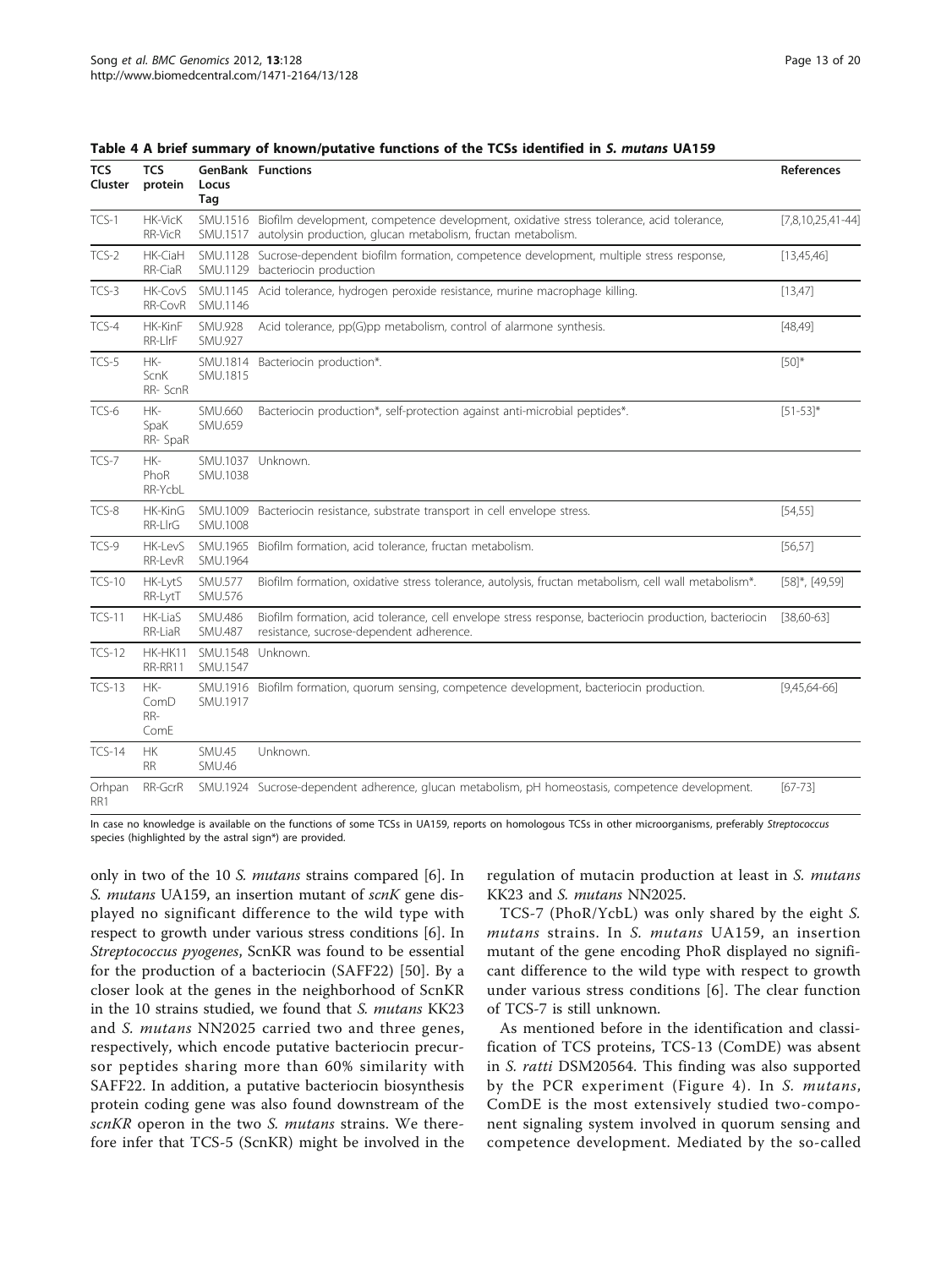<span id="page-13-0"></span>

competence stimulating peptide (CSP), it is involved in multiple stress responses and has been implicated in competence development, bacteriocin production, virulence, biofilm formation, and cariogenicity [[9](#page-17-0)[,45](#page-18-0),[64-66](#page-18-0)]. Further analysis showed that the ortholog of the comC gene, whose product is the precursor of the signal peptide CSP sensed by ComDE in S. mutans, was absent in S. ratti. Putative orthologs of comD and comE were

found in S. sobrinus DSM20742. However, with a similarity of merely 37% and 43%, respectively, to the comD and comE of S. mutans UA159 (Table [3\)](#page-3-0), it'<sup>s</sup> highly possible that the actual function of TCS-13 in S. sobrinus DSM20742 might be quite different from that known for S. mutans. It is also worthy to mention that no comC-like gene was found in S. sobrinus DSM20742.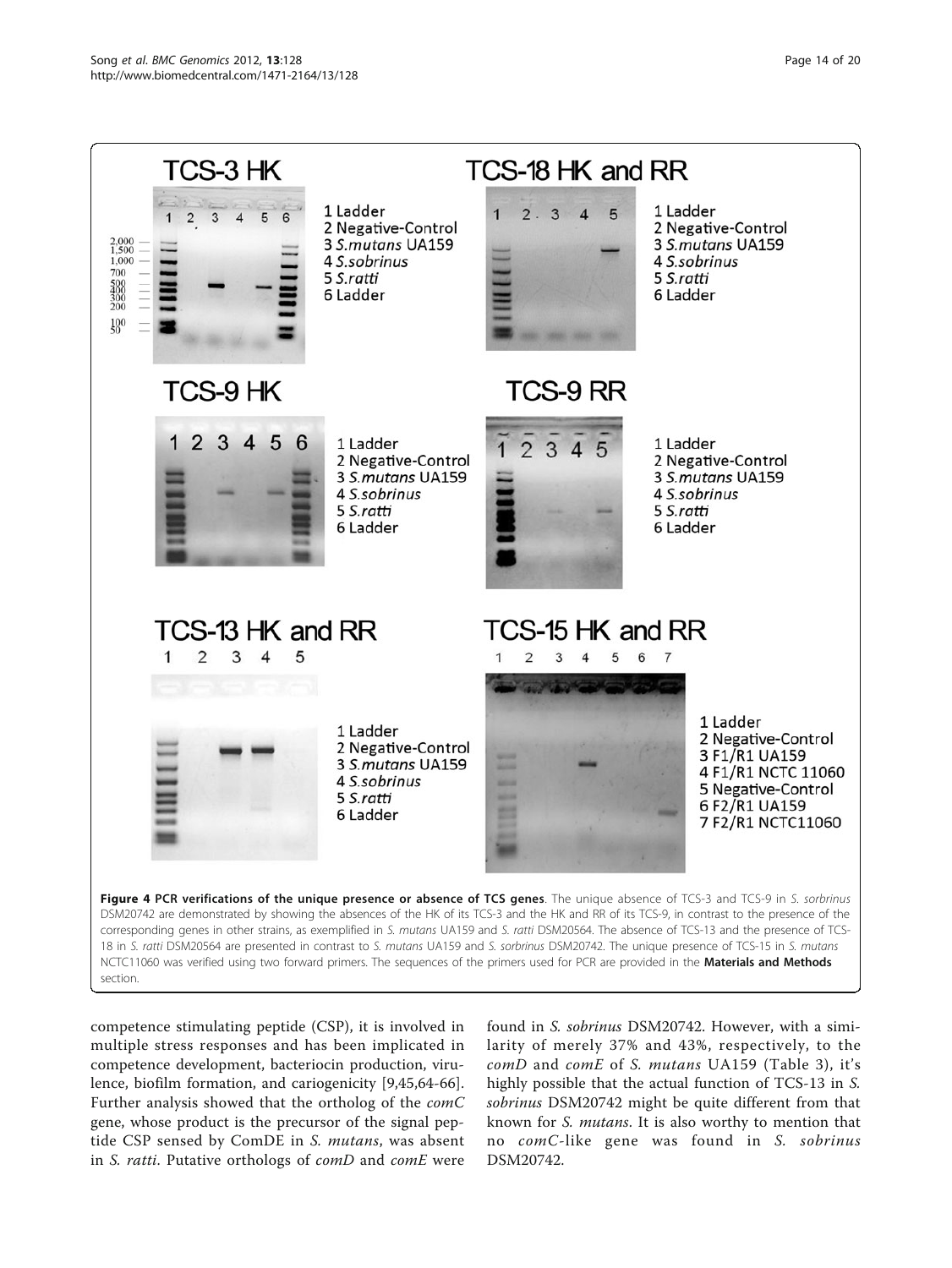Putative alleles of the HK and RR proteins of TCS-14 are present in five of the S. mutans strains, namely 5 DC8, KK23, KK21, UA159 and NN2025 (Table [3](#page-3-0)). This cluster was first identified in S. mutans UA159 by Biswas et al. and the corresponding HK and RR are encoded by SMU.45 and SMU.46, respectively [\[6](#page-17-0)]. They also found that TCS-14 was present only in two of the <sup>13</sup> S. mutans strains compared in their study. HKs of this TCS cluster contain only one recognizable HATPase\_c domain (Figure [3\)](#page-8-0). In addition, no known output domain was identified in the cognate RRs. Thus, neither HKs nor RRs of TCS-14 could be classified into any known HK and RR families. In addition, as depicted by the multi-sequence alignment of the putative TCS-14 HK alleles in Additional file [1,](#page-17-0) the open reading frame predictions carried out in our study revealed that while SMU.45 and its upstream gene SMU.44 clearly constitute two separate genes in S. mutans UA159, they are merged to constitute the parts of a single gene coding for the HKs in the S. mutans strains 5 DC8, KK23 and NN2025. The corresponding HK of KK21 was also split into two proteins by the lacking of a single glutamine (Q) residue.

TCS-15 was found exclusively in the genome of the serotype f blood isolate S. mutans NCTC11060 (Table [3](#page-3-0)). Genes of a TCS located on the genomic island TnSmu2 of S. mutans UA140, as recently reported by the research group Qi [\[74](#page-19-0)], could be possible alleles of TCS-15 genes. This was based on the fact that the predicted HKs and RRs of both TCS 15 in our study and the TCS found by Qi's group have the HK (YP\_002747386.1) and RR (YP\_002124238.1) of Streptococcus equi, respectively, as the best matched homologs. The HK (smh|00177) of TCS-15 is also the only histidine kinase found in this study that contains a PDZ domain (Figure [3](#page-8-0)). PDZ domain was first reported to be present in animals. In 1997, Ponting et al. claimed that PDZ domains exist also in diverse signaling proteins of bacteria, yeasts and plants. Experimental evidence was first provided by Liao et al. through the determination of the first crystal structure of a bacterial PDZ domain [[75](#page-19-0)]. The most remarkable feature of PDZ domains is their ability to specifically recognize and bind to short C-terminal peptide motifs. This allows them especially to bind membrane proteins such as ion channels, which have very small free C-termini. To exclude the possibility of contamination with e. g. human DNA during the process of genome sequencing, the existence of the gene coding for this unusual PDZ domain-containing HK protein in the DNA of the NCTC11060 strain was experimentally verified by using two different forward primers in the PCR experiment (Figure [4\)](#page-13-0).

The PDZ domain of smh|00177 is flanked by one transmembrane helix (TM) at its N-terminal side and 9 TMs at its C-terminal side, which is characteristic of a ComP-like HK. ComP-like HKs are a group of sensors of another peptide-dependent quorum sensing system related to cell density-responsive regulation other than ComDE in gram-positive bacteria. In B. subtilis, ComP is the sensor histidine kinase of the four-component comQXPA quorum sensing system, where ComA stands for the corresponding response regulator, ComX is the pheromone precursor and ComQ the protein required for the proteolytic cleavage and modification of the pheromone precursor molecule [[76](#page-19-0)]. The most similar homolog of smh|00177 found from a BLASTp search in the NCBI database<http://blast.ncbi.nlm.nih.gov/> with a sequence identity of around 65% is the histidine kinase (YP\_003353659.1) of a TCS from Lactococcus lactis subsp. lactis KF147. Furthermore, we found that the cognate response regulator of TCS-15 showed a sequence identity of around 78% with the corresponding response regulator (YP\_003353660.1) from the same L. lactis subsp. lactis strain. In our study, the RR (smh) 00177) of TCS-15 was termed as CmpR (Table [3](#page-3-0)). It should be mentioned that neither L. lactis subsp. lactis KF147 nor *S. mutans* NCTC11060 possesses homologs of the *B. subtilis comX* and *comQ*. Thus, the signal peptide sensed by ComP/CmpR in S. *mutans* NCTC11060 remains unknown.

TCS-16, 17 and 18 are uniquely present in S. ratti DSM20564 (Table [3](#page-3-0)). According to BLASTp searches against the NCBI database, the top matches to the TCS-16 HK protein (sra|800020) or the RR protein (sra|800019) are all from Streptococcus species such as Streptococcus infantarius and Streptococcus agalactiae. In addition, the HK and RR homologs in the different Streptococcus species are all encoded by two adjacent genes and annotated in some S. agalactiae strains as sensor histidine kinase DltS and DNA-binding response regulator DltR. The DltSR has been reported to be involved in the regulation of D-alanyl-lipoteichoic acid biosynthesis in S. agalactiae [[77\]](#page-19-0). Lipoteichoic acid (LTA) is a major cell wall constituent of Gram-positive bacteria which is phosphoglycerol substituted with a D-Ala ester or a glycosyl residue and anchored in the membrane by its glycolipid moiety. Dalanylation of lipoteichoic acid has been proven to contribute to the virulence of Streptococcus suis [[78\]](#page-19-0), as well as to the biofilm formation and resistance to antimicrobial peptides in enterococci [[79](#page-19-0)]. Thus, the TCS-16 cluster might also be an important virulence factor in S. ratti.

The TCS-17 was composed of a HAMP-containing HK and an OmpR-type RR. The best homologs of the HK protein (sra|3500015) and the RR protein (sra| 3500014) are from S. agalactiae strains. But the functions of these homologous proteins remain unknown.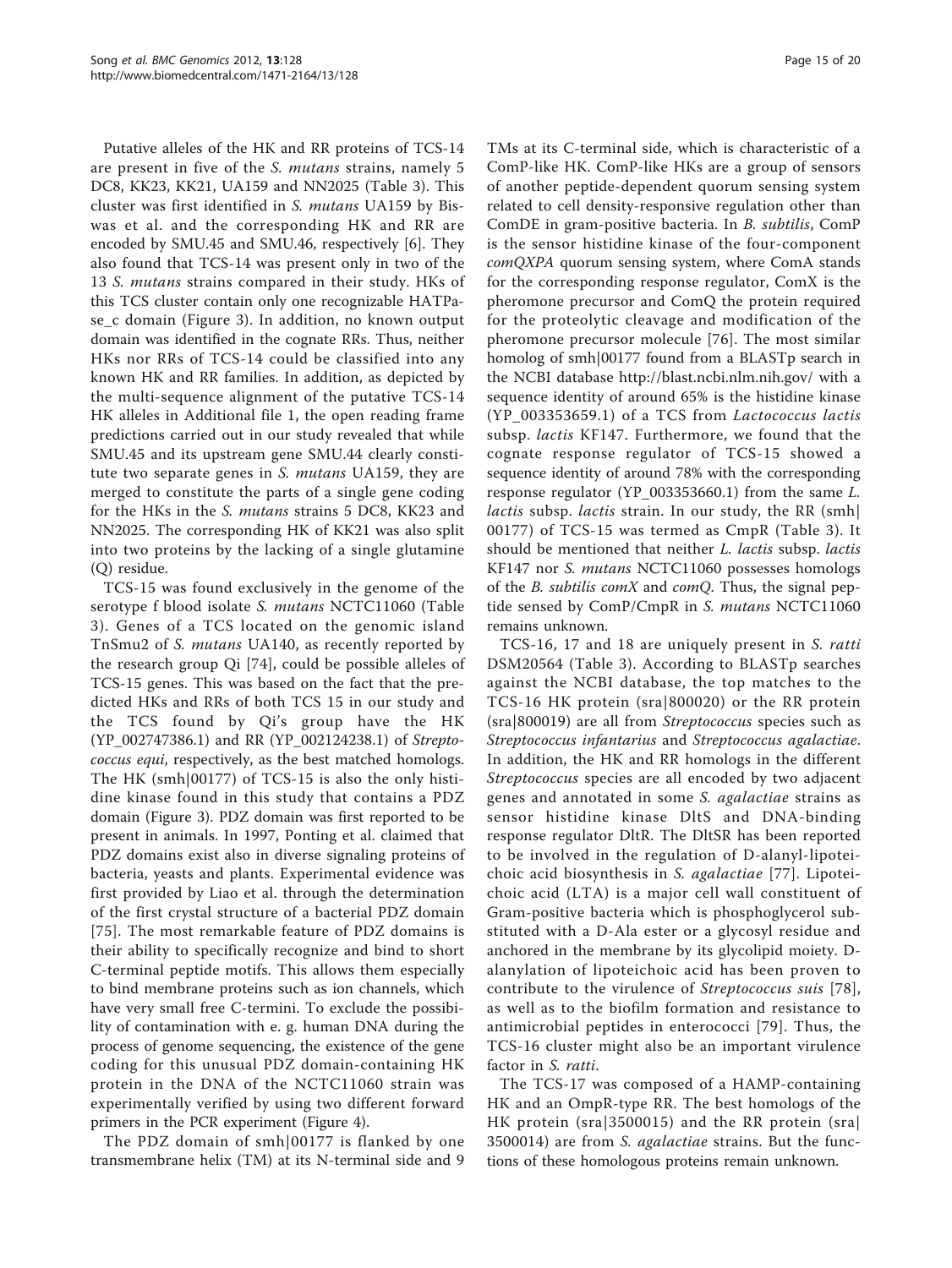TCS-18 is the only cluster that comprises a HPK 11 family HK and an AmiR family RR, which possesses a novel RNA-binding type output domain. The top ten best hits of the BLASTp search in the NCBI database showed that the closest homologs for the HK and RR of TCS-18 are all from Listeria species. Since the HK of TCS-18 possesses a PAS domain that is commonly involved in sensing intracellular signals such as redox potential, similar to the sensing mechanism described for the HK (VicK) of TCS-1, the function of TCS-18 might also be related to the sensing and response to signal(s) originated in the cytoplasm. The unique presence of TCS-18 in S. ratti DSM20564 was also confirmed by the PCR experiment (Figure [4](#page-13-0)).

## Conclusions

In the present study we conducted a genome-wide identification, classification, and ortholog analysis of the TCS proteins in eight newly sequenced mutans streptococci strains in comparison with two previously sequenced S. mutans strains, UA159 and NN2025. Totally, 18 TCS clusters comprising HK-RR pairs were identified, with 8 of them shared by all the 10 strains compared, 6 being absent in one or more strains, 1 unique to S. mutans NCTC11060 and 3 exclusive to S. ratti DSM20564. S. mutans strains share to a large extend the same TCS repertoires. One remarkable exception is the unique presence of the putative quorum-sensing TCS-15 (ComP/CmpR) in the only serotype f blood isolate, S. mutans NCTC11060. S. sobrinus DSM20742 shows differences to the S. mutans strains in the signal perceptions possibly related to fructan catabolism and acid tolerance response. With its 3 unique TCS clusters, S. ratti DSM20564 seems even more distinct to the S. mutans strains. One of the unique TCS clusters is homologous to the DltSR TCS in Streptococcus agalactiae strains that is probably involved in the regulation of the biosynthesis of D-alanyl-lipoteichoic acid, an important cell wall component. Another one has an AmiR-like RR protein, which is the only RR found in this study to contain a RNA-binding output domain instead of a DNA-binding output domain.

In addition to highlighting putative functions of the individual histidine kinases and response regulators, our detailed classification of the TCS proteins also confirms that specific HK families are preferentially associated with specific RR families. Such associations might play significant roles in the phenomenon of cross-talking between unpaired HKs and RRs.

The asymmetric distribution of TCS among the mutans streptococci strains compared in this study implies that *S. mutans*, *S. sobrinus* and *S. ratti* might employ different sensing and response mechanisms for their survival in the fast changing oral environment, mostly in a symbiotic lifestyle. We believe that the results from this genomic level study will be certainly helpful for the design of physiological studies and mutation analysis towards the verification of some hypotheses proposed in this study, which in turn will lead to a better understanding of signal transductions involved in the pathogenicities of mutans streptococci.

## Methods

#### Mutans streptococci strains sequenced

We have recently sequenced eight mutans streptococci strains as given in Table [1](#page-2-0) using the Solexa sequencing platform at the Helmholtz Center for Infection Research in Braunschweig, Germany. The "high-quality draft" genome sequences of these mutans streptococci strains were assembled by a combined use of the sequence assembly tools SOAPdenovo [[80](#page-19-0)], Maq [[81](#page-19-0)] and Phrap [[82](#page-19-0)]. Corresponding protein sequences were predicted using Glimmer3.02, a gene finding tool based on interpolated Markov models [\[83](#page-19-0)]. Detailed genome sequence information is available at [http://134.28.64.65/www/](http://134.28.64.65/www/index.php/genome) [index.php/genome](http://134.28.64.65/www/index.php/genome).

## Identification of the histidine kinases and response regulators of putative two-component signal transduction systems

The identification of histidine kinases (HKs) and response regulators (RRs) of putative two-component systems (TCSs) of the eight mutans streptococci strains was carried out based on computational domain analysis of the predicted protein sequences. Two previously sequenced S. mutans strains, the S. mutans UA159 and S. mutans NN2025, were used as reference strains for comparison. To this end, the same identification procedure was carried out on the genomes of S. mutans NN2025 and UA159 to ensure that the same search criteria were applied for all the strains included in this study so that a reasonable comparison can be achieved. The genome sequences of the two reference strains were obtained from the genome database at the National Center for Biotechnology Information [http://](http://www.ncbi.nlm.nih.gov/sites/genome) [www.ncbi.nlm.nih.gov/sites/genome](http://www.ncbi.nlm.nih.gov/sites/genome). Approaches for identifying HKs and RRs were similar to those described previously [[84\]](#page-19-0) with slight modifications. Briefly, putative HK and RR proteins were identified by Hidden Markov Model (HMM) searches using the related HMM profiles available in the Pfam database [http://](http://pfam.sanger.ac.uk/) [pfam.sanger.ac.uk/](http://pfam.sanger.ac.uk/) as templates [[15\]](#page-17-0). The sequence homology search software HMMER3<http://hmmer.org/> [[85](#page-19-0)] was used for scanning the predicted protein sequences with the HMM profiles. All the HK related HMM profiles with the accession numbers PF00512, PF07568, PF07730, PF07536, PF06580, PF01627, PF02895, PF05384, PF10090 were used for identifying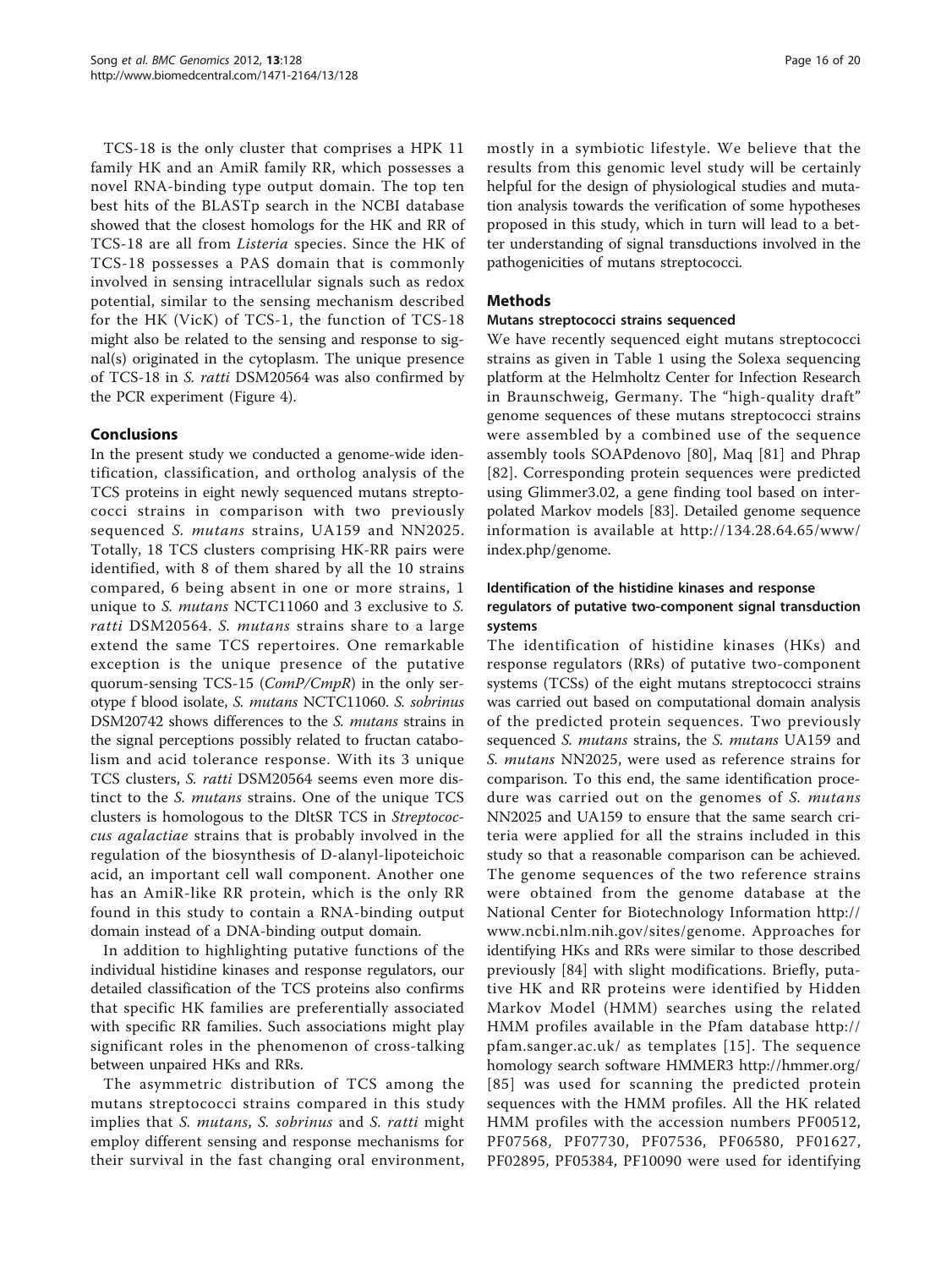putative HKs. The HMM profile PF00072 which targets the receiver (REC) domain of RR proteins was used to recognize putative RRs. For the identification of HKs, the homology search was performed without setting Evalue/score cutoffs to avoid missing any putative HKs with low scores. However, all the identified putative HKs were manually validated by judging whether at least one of the following two criteria was satisfied: (a) the presence of a cognate putative RR in the same operon as the putative HK in question; (b) the presence of both the HisKA-like and HATPase\_c domains so that any HATPase\_c domain possessing non-HK proteins could be excluded. For the identification of putative RRs, the E-value cut-off was set at 1e-6. Paired HK and RR present in the same operon comprise a TCS cluster. Hybrid HKs, if any, could be determined by the presence of a complete HK transmitter domain and a REC domain in a single protein. HKs and RRs are defined as orphan HKs or RRs, if no corresponding cognate RRs or HKs can be found in the same operon. The operon information used in this study was predicted by Pathway Tools [\[86\]](#page-19-0).

## Identification of common and unique TCS proteins

TCS proteins that are common or unique among the mutans streptococci strains were identified through ortholog analysis. The ortholog groups were constructed by using the OrthoMCL program [[87\]](#page-19-0). OrthoMCL was first developed by focusing on eukaryotic genomes and now has been successfully applied to prokaryotic genomes as well. BLASTp [\[88](#page-19-0)] was employed to construct the homologous protein matrices which were used in the ortholog group identification process by OrthoMCL with an E-value cutoff of 1e-5.

## Classification of the TCS proteins

Functional domains of the TCS proteins, which were needed for the classification of both HKs and RRs were obtained by subjecting the predicted proteome of each strain to a search against the protein sequence analysis and classification database InterPro using the protein signature recognition software InterProScan [[89\]](#page-19-0). In addition, for the classification of HK proteins, transmembrane helices were predicted by using the hidden Markov model based program TMHMM2 [[16](#page-17-0)].

The HK protein classifications were carried out by two different approaches: a) homology box based analysis through the recognition and alignment of characteristic sequence motifs (homology boxes) of different HK families, as described previously by Grebe et al. [\[12](#page-17-0)]; b) domain architecture based analysis of the transmembrane regions and domain organization by a method described previously by Mascher et al. [[14](#page-17-0)]. As the SMART database<http://smart.embl-heidelberg.de>

provided a user-friendly web interface and excellent illustration features, the visualization of HK transmembrane helices, conserved domains and their organization was realized by using the SMART web interface with small manual modifications for the pictorial depictions.

## Co-evolution analysis of paired HKs and RRs

All the putative HKs and RRs identified in the mutans streptococci strains compared in this study were used for establishing the phylogenetic relationships between the TCS proteins. Using the ClustalX program multiple alignments were performed with the following parameter settings: residue-specific penalties: on, hydrophilic penalties: on, gap separation distance: 4 and the phylogenetic relationships with a bootstrap value set at 1000 were constructed [[90](#page-19-0)]. The results were imported into the visualization software Treeview [[91\]](#page-19-0) for the visualization of the phylogenetic trees of HKs and RRs, respectively.

## PCR verification

To verify the unique presence of TCS-15 in S. mutans NCTC11060 and to exclude the possibility of contamination with e. g. human DNA during the process of genome sequencing, PCR amplification with original DNA from this strain (and from strain S. mutans UA159 as negative control) using two different forward primers was performed. The primers used were: 5'- TTGCTTGCTGTTGTTGTG-3' (forward primer), 5'- GGCTACCATTTAGTAGAAAAGAGG -3' (alternative forward primer), 5'-TGTTACCATCTTCGGAAGG-3' (reverse primer), which were designed by using Primer Premier 6 [http://www.premierbiosoft.com/primerdesign/](http://www.premierbiosoft.com/primerdesign/index.html) [index.html](http://www.premierbiosoft.com/primerdesign/index.html) and Vector NTI 9.0 (InforMax) respectively. Conditions for this conventional PCR were: 94°C, 2 min; followed by 32 cycles of 94°C for 30 s; annealing temperature 49°C for 30 s; and 72°C for 90 s; final extension at 72°C for 5 min; length of amplicons: 1624 bp and 504 bp, respectively.

To verify the unique presence of TCS-18 in S. ratti, the unique absence of TCS-13 in S. ratti, and the unique absence of TCS-9 as well as TCS-3 in S. sobrinus, PCR amplification using original DNA from strains S. mutans UA159, S. ratti DSM20564, and S. sobrinus DSM20742 was performed. The primers used, the annealing temperatures and the lengths of amplicons were as follows (all other parameters were kept as mentioned above): TCS-18 F 5' CACTGTTCCTCCTG-TATCC 3', TCS-18R 5' ATGCTGGCTATGATGTTGT  $3'(T_a = 50^{\circ}C$ , length: 1899 bp covering HK and RR); TCS-13 F 5' RAKTTYATGCCYCTMACYTTYCAG 3', TCS-13R 5' GATTCRWWRGCMGCCTC 3'  $(T_a = 49^{\circ}C,$ length: ~1600 bp covering HK and RR); TCS-9 HK-F 5' ATACAGTCAATATGCYAAGC 3', TCS-9HK-R 5'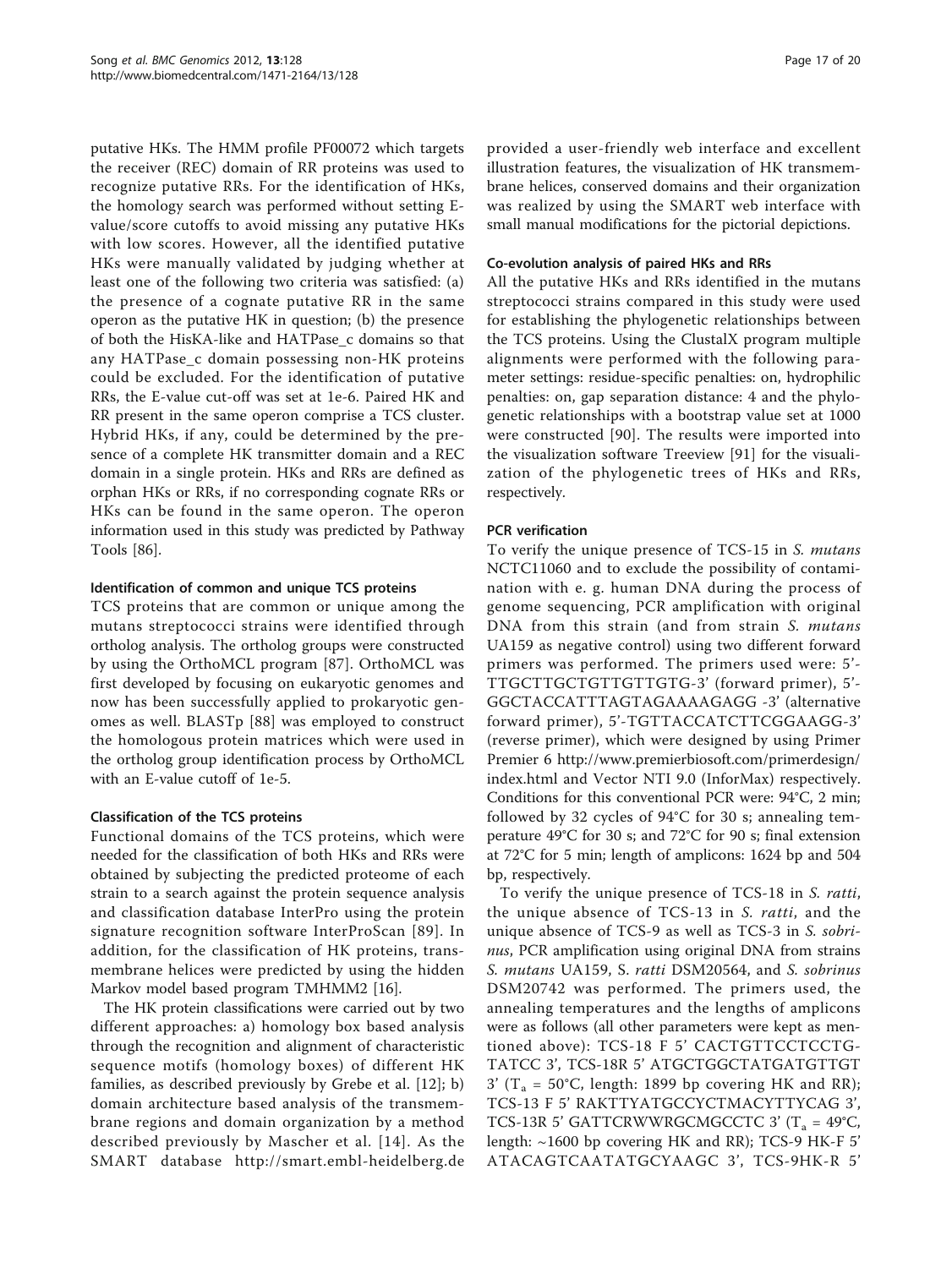<span id="page-17-0"></span>GRATAACACGGAAAA 3' ( $T_a$  = 45 C, length: 1055 bp); TCS-9 RR-F 5' TGCTGARGACCAAGA 3', TCS-9RR-R 5' TTAGCTGCAATTTCTT 3' (T<sub>a</sub> = 50°C, length: 522 bp); TCS-3 HK-F 5' CAYGAYYTIM-GIAAYCC 3', TCS-3 HK-R 5' GTDATIACIGTICCC 3'  $(T_a = 40^{\circ}C, \text{ length: } 505 \text{ bp}).$ 

#### Additional material

[Additional file 1:](http://www.biomedcentral.com/content/supplementary/1471-2164-13-128-S1.DOC) Multiple sequence alignment of the allelic HK proteins belonging to the TCS-14 cluster. smd|00044 and smd|00045 from S. mutans KK21; sme|00049 from S. mutans KK23; smc|00046 from S. mutans 5DC8; SMU.44 and SMU.45 from S. mutans UA159; GI|290579565 from S. mutans NN2025. The splitting of the alleles into two separate proteins in the strains S. mutans KK21 and S. mutans UA159 can be observed.

#### Abbreviations

TCS: Two component system; HK: Sensing histidine kinase; RR: Response regulator; HTH: Helix-turn-helix; HMM: Hidden Markov Model; HPT: Histidine phosphotransferases; TM: Transmembrane helix; HGT: Horizontal gene transfer; PCR: Polymerase Chain Reaction.

#### Acknowledgements

This study was done within the project "Development of biofilm inhibitors using a systems biology approach" (0315411) which is financed by the German Federal Ministry of Education and Research (BMBF) in the frame of the Research Program "Medical systems biology - MedSys".

#### Author details

<sup>1</sup>Institute of Bioprocess and Biosystems Engineering, Hamburg University of Technology, Hamburg, Germany. <sup>2</sup> Division of Oral Microbiology and Immunology, Department of Operative and Preventive Dentistry & Periodontology, RWTH Aachen University, Aachen, Germany. <sup>3</sup>Group Microbial Communication, Division of Microbial Pathogenesis, Helmholtz-Centre for Infection Research, Inhoffenstr 7, 38124, Braunschweig, Germany. 4 Tianjin Institute of Industrial Biotechnology, Chinese Academy of Science, Tianjin 300308, Peoples Republic of China.

#### Authors' contributions

LS carried out the major bioinformatics analysis and participated in drafting the manuscript. PS was involved in the bioinformatic analysis and contributed significantly to drafting the manuscript. WW participated in the conception and coordination of the study and contributed significantly to drafting the manuscript. GC and AB performed the PCR verification experiments. JS was involved in genome sequencing and annotation. GC and IWD contributed to the microbial aspects and valuable discussions. AZE conceived of and supervised the study and revised the manuscript. All authors read and approved the final manuscript.

#### Competing interests

The authors declare that they have no competing interests.

#### Received: 10 August 2011 Accepted: 4 April 2012 Published: 4 April 2012

#### References

- 1. Lemos JA, Burne RA: [A model of efficiency: stress tolerance by](http://www.ncbi.nlm.nih.gov/pubmed/18957579?dopt=Abstract) [Streptococcus mutans.](http://www.ncbi.nlm.nih.gov/pubmed/18957579?dopt=Abstract) Microbiology 2008, 154(Pt 11):3247-3255.
- Nakano K, Nomura R, Matsumoto M, Ooshima T: [Roles of oral bacteria in](http://www.ncbi.nlm.nih.gov/pubmed/20501965?dopt=Abstract) [cardiovascular diseases-from molecular mechanisms to clinical cases:](http://www.ncbi.nlm.nih.gov/pubmed/20501965?dopt=Abstract) [Cell-surface structures of novel serotype k Streptococcus mutans strains](http://www.ncbi.nlm.nih.gov/pubmed/20501965?dopt=Abstract) [and their correlation to virulence.](http://www.ncbi.nlm.nih.gov/pubmed/20501965?dopt=Abstract) J Pharmacol Sci 2010, 113(2):120-125.
- Stock AM, Robinson VL, Goudreau PN: [Two-component signal](http://www.ncbi.nlm.nih.gov/pubmed/10966457?dopt=Abstract) [transduction.](http://www.ncbi.nlm.nih.gov/pubmed/10966457?dopt=Abstract) Annu Rev Biochem 2000, 69:183-215.
- 4. Fabret C, Feher VA, Hoch JA: [Two-component signal transduction in](http://www.ncbi.nlm.nih.gov/pubmed/10094672?dopt=Abstract) [Bacillus subtilis: how one organism sees its world.](http://www.ncbi.nlm.nih.gov/pubmed/10094672?dopt=Abstract) J Bacteriol 1999, 181(7):1975-1983.
- 5. Ajdic D, McShan WM, McLaughlin RE, Savic G, Chang J, Carson MB, Primeaux C, Tian R, Kenton S, Jia H, et al: [Genome sequence of](http://www.ncbi.nlm.nih.gov/pubmed/12397186?dopt=Abstract) [Streptococcus mutans UA159, a cariogenic dental pathogen.](http://www.ncbi.nlm.nih.gov/pubmed/12397186?dopt=Abstract) Proc Natl Acad Sci USA 2002, 99(22):14434-14439.
- 6. Biswas I, Drake L, Erkina D, Biswas S: [Involvement of sensor kinases in the](http://www.ncbi.nlm.nih.gov/pubmed/17965153?dopt=Abstract) [stress tolerance response of Streptococcus mutans.](http://www.ncbi.nlm.nih.gov/pubmed/17965153?dopt=Abstract) J Bacteriol 2008, 190(1):68-77.
- 7. Liu Y, Burne RA: [Multiple two-component systems of Streptococcus](http://www.ncbi.nlm.nih.gov/pubmed/19783635?dopt=Abstract) [mutans regulate agmatine deiminase gene expression and stress](http://www.ncbi.nlm.nih.gov/pubmed/19783635?dopt=Abstract) [tolerance.](http://www.ncbi.nlm.nih.gov/pubmed/19783635?dopt=Abstract) J Bacteriol 2009, 191(23):7363-7366.
- 8. Lee SF, Delaney GD, Elkhateeb M: [A two-component covRS regulatory](http://www.ncbi.nlm.nih.gov/pubmed/15213141?dopt=Abstract) [system regulates expression of fructosyltransferase and a novel](http://www.ncbi.nlm.nih.gov/pubmed/15213141?dopt=Abstract) [extracellular carbohydrate in Streptococcus mutans.](http://www.ncbi.nlm.nih.gov/pubmed/15213141?dopt=Abstract) Infect Immun 2004, 72(7):3968-3973.
- 9. van der Ploeg JR: [Regulation of bacteriocin production in Streptococcus](http://www.ncbi.nlm.nih.gov/pubmed/15937160?dopt=Abstract) [mutans by the quorum-sensing system required for development of](http://www.ncbi.nlm.nih.gov/pubmed/15937160?dopt=Abstract) [genetic competence.](http://www.ncbi.nlm.nih.gov/pubmed/15937160?dopt=Abstract) J Bacteriol 2005, 187(12):3980-3989.
- 10. Senadheera MD, Guggenheim B, Spatafora GA, Huang YC, Choi J, Hung DC, Treglown JS, Goodman SD, Ellen RP, Cvitkovitch DG: [A VicRK signal](http://www.ncbi.nlm.nih.gov/pubmed/15937169?dopt=Abstract) [transduction system in Streptococcus mutans affects gtfBCD, gbpB, and](http://www.ncbi.nlm.nih.gov/pubmed/15937169?dopt=Abstract) [ftf expression, biofilm formation, and genetic competence development.](http://www.ncbi.nlm.nih.gov/pubmed/15937169?dopt=Abstract) J Bacteriol 2005, 187(12):4064-4076.
- 11. Chain PS, Grafham DV, Fulton RS, Fitzgerald MG, Hostetler J, Muzny D, Ali J, Birren B, Bruce DC, Buhay C, et al: [Genomics. Genome project standards](http://www.ncbi.nlm.nih.gov/pubmed/19815760?dopt=Abstract) [in a new era of sequencing.](http://www.ncbi.nlm.nih.gov/pubmed/19815760?dopt=Abstract) Science 2009, 326(5950):236-237.
- 12. Levesque CM, Mair RW, Perry JA, Lau PC, Li YH, Cvitkovitch DG: [Systemic](http://www.ncbi.nlm.nih.gov/pubmed/17897382?dopt=Abstract) [inactivation and phenotypic characterization of two-component systems](http://www.ncbi.nlm.nih.gov/pubmed/17897382?dopt=Abstract) [in expression of Streptococcus mutans virulence properties.](http://www.ncbi.nlm.nih.gov/pubmed/17897382?dopt=Abstract) Lett Appl Microbiol 2007, 45(4):398-404.
- 13. Mascher T, Helmann JD, Unden G: [Stimulus perception in bacterial signal](http://www.ncbi.nlm.nih.gov/pubmed/17158704?dopt=Abstract)[transducing histidine kinases.](http://www.ncbi.nlm.nih.gov/pubmed/17158704?dopt=Abstract) Microbiol Mol Biol Rev 2006, 70(4):910-938.
- 14. Finn RD, Mistry J, Tate J, Coggill P, Heger A, Pollington JE, Gavin OL, Gunasekaran P, Ceric G, Forslund K, et al: The Pfam protein families database. Nucleic Acids Res 2010, 38(Database):211-222.
- 15. Grebe TW, Stock JB: [The histidine protein kinase superfamily.](http://www.ncbi.nlm.nih.gov/pubmed/10500846?dopt=Abstract) Adv Microb Physiol 1999, 41:139-227.
- 16. Aravind L, Ponting CP: [The cytoplasmic helical linker domain of receptor](http://www.ncbi.nlm.nih.gov/pubmed/10418137?dopt=Abstract) [histidine kinase and methyl-accepting proteins is common to many](http://www.ncbi.nlm.nih.gov/pubmed/10418137?dopt=Abstract) [prokaryotic signalling proteins.](http://www.ncbi.nlm.nih.gov/pubmed/10418137?dopt=Abstract) FEMS Microbiol Lett 1999, 176(1):111-116.
- 17. Taylor BL, Zhulin IB: [PAS domains: internal sensors of oxygen, redox](http://www.ncbi.nlm.nih.gov/pubmed/10357859?dopt=Abstract) [potential, and light.](http://www.ncbi.nlm.nih.gov/pubmed/10357859?dopt=Abstract) Microbiol Mol Biol Rev 1999, 63(2):479-506.
- 18. Nguyen AN, Lee A, Place W, Shiozaki K: [Multistep phosphorelay proteins](http://www.ncbi.nlm.nih.gov/pubmed/10749922?dopt=Abstract) [transmit oxidative stress signals to the fission yeast stress-activated](http://www.ncbi.nlm.nih.gov/pubmed/10749922?dopt=Abstract) [protein kinase.](http://www.ncbi.nlm.nih.gov/pubmed/10749922?dopt=Abstract) Mol Biol Cell 2000, 11(4):1169-1181.
- 19. Echenique JR, Trombe MC: [Competence repression under oxygen](http://www.ncbi.nlm.nih.gov/pubmed/11443095?dopt=Abstract) [limitation through the two-component MicAB signal-transducing system](http://www.ncbi.nlm.nih.gov/pubmed/11443095?dopt=Abstract) [in Streptococcus pneumoniae and involvement of the PAS domain of](http://www.ncbi.nlm.nih.gov/pubmed/11443095?dopt=Abstract) [MicB.](http://www.ncbi.nlm.nih.gov/pubmed/11443095?dopt=Abstract) J Bacteriol 2001, 183(15):4599-4608.
- 20. Rickman L, Saldanha JW, Hunt DM, Hoar DN, Colston MJ, Millar JB, Buxton RS: [A two-component signal transduction system with a PAS](http://www.ncbi.nlm.nih.gov/pubmed/14715274?dopt=Abstract) [domain-containing sensor is required for virulence of Mycobacterium](http://www.ncbi.nlm.nih.gov/pubmed/14715274?dopt=Abstract) [tuberculosis in mice.](http://www.ncbi.nlm.nih.gov/pubmed/14715274?dopt=Abstract) Biochem Biophys Res Commun 2004, 314(1):259-267.
- 21. Shin JH, Lee HW, Kim SM, Kim J: [Proteomic analysis of Acinetobacter](http://www.ncbi.nlm.nih.gov/pubmed/20127467?dopt=Abstract) [baumannii in biofilm and planktonic growth mode.](http://www.ncbi.nlm.nih.gov/pubmed/20127467?dopt=Abstract) J Microbiol 2009, 47(6):728-735.
- 22. Zhulin IB, Taylor BL, Dixon R: [PAS domain S-boxes in Archaea, Bacteria](http://www.ncbi.nlm.nih.gov/pubmed/9301332?dopt=Abstract) [and sensors for oxygen and redox.](http://www.ncbi.nlm.nih.gov/pubmed/9301332?dopt=Abstract) Trends Biochem Sci 1997, 22(9):331-333.
- 23. Hefti MH, Francoijs KJ, de Vries SC, Dixon R, Vervoort J: [The PAS fold. A](http://www.ncbi.nlm.nih.gov/pubmed/15009198?dopt=Abstract) [redefinition of the PAS domain based upon structural prediction.](http://www.ncbi.nlm.nih.gov/pubmed/15009198?dopt=Abstract) Eur J Biochem 2004, 271(6):1198-1208.
- 24. Deng DM, Liu MJ, ten Cate JM, Crielaard W: [The VicRK system of](http://www.ncbi.nlm.nih.gov/pubmed/17586705?dopt=Abstract) [Streptococcus mutans responds to oxidative stress.](http://www.ncbi.nlm.nih.gov/pubmed/17586705?dopt=Abstract) J Dent Res 2007, 86(7):606-610.
- 25. Aravind L, Ponting CP: [The GAF domain: an evolutionary link between](http://www.ncbi.nlm.nih.gov/pubmed/9433123?dopt=Abstract) [diverse phototransducing proteins.](http://www.ncbi.nlm.nih.gov/pubmed/9433123?dopt=Abstract) Trends Biochem Sci 1997, 22(12):458-459.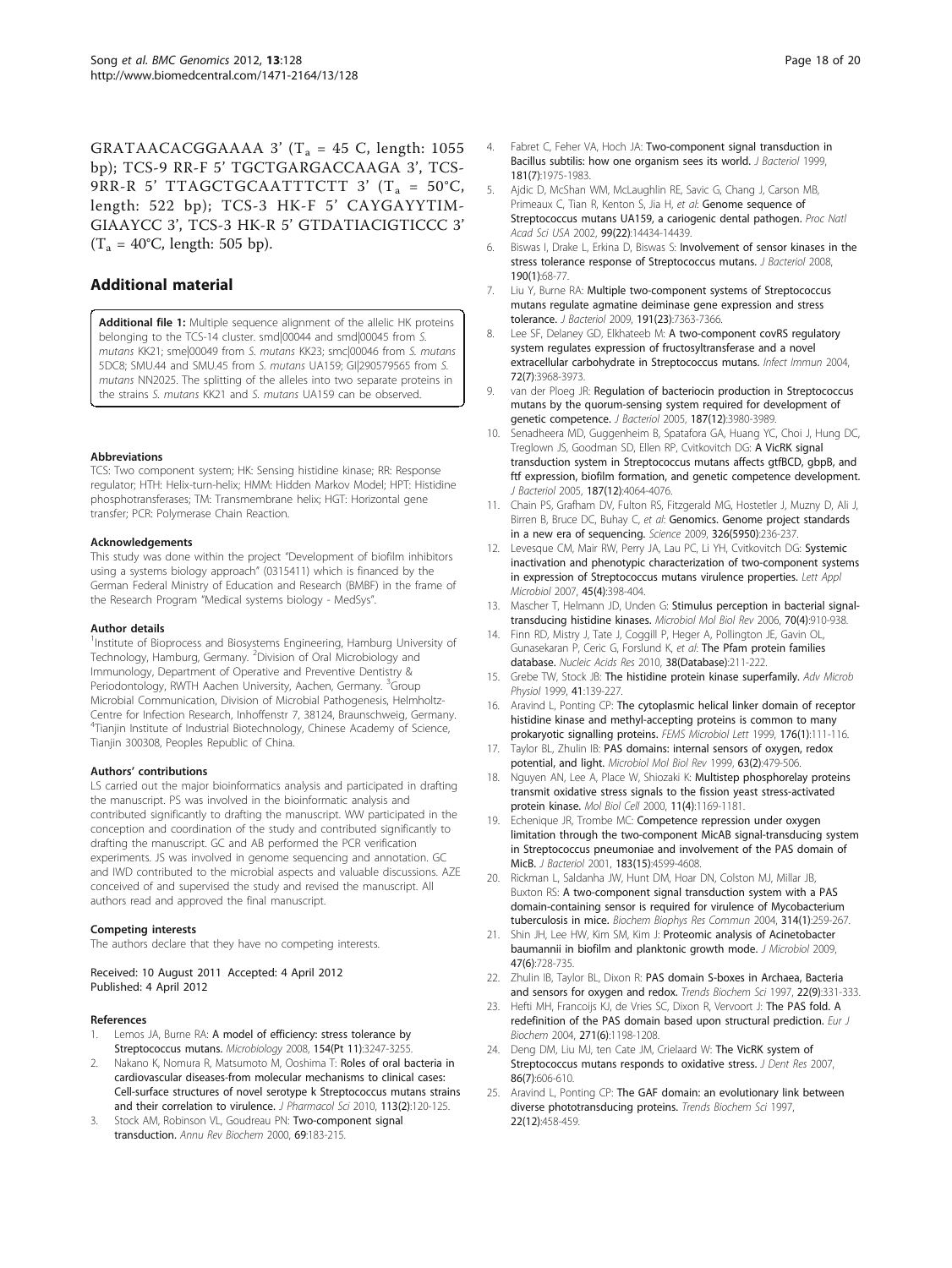- <span id="page-18-0"></span>26. Zoraghi R, Corbin JD, Francis SH: [Properties and functions of GAF](http://www.ncbi.nlm.nih.gov/pubmed/14742667?dopt=Abstract) [domains in cyclic nucleotide phosphodiesterases and other proteins.](http://www.ncbi.nlm.nih.gov/pubmed/14742667?dopt=Abstract) Mol Pharmacol 2004, 65(2):267-278.
- 27. Mascher T: [Intramembrane-sensing histidine kinases: a new family of cell](http://www.ncbi.nlm.nih.gov/pubmed/17064367?dopt=Abstract) [envelope stress sensors in Firmicutes bacteria.](http://www.ncbi.nlm.nih.gov/pubmed/17064367?dopt=Abstract) FFMS Microbiol Lett 2006, 264(2):133-144.
- 28. Mascher T, Margulis NG, Wang T, Ye RW, Helmann JD: [Cell wall stress](http://www.ncbi.nlm.nih.gov/pubmed/14651641?dopt=Abstract) [responses in Bacillus subtilis: the regulatory network of the bacitracin](http://www.ncbi.nlm.nih.gov/pubmed/14651641?dopt=Abstract) [stimulon.](http://www.ncbi.nlm.nih.gov/pubmed/14651641?dopt=Abstract) Mol Microbiol 2003, 50(5):1591-1604.
- 29. Pao GM, Saier MH Jr: [Response regulators of bacterial signal transduction](http://www.ncbi.nlm.nih.gov/pubmed/7699720?dopt=Abstract) [systems: selective domain shuffling during evolution.](http://www.ncbi.nlm.nih.gov/pubmed/7699720?dopt=Abstract) J Mol Evol 1995, 40(2):136-154.
- 30. Galperin MY: [Structural classification of bacterial response regulators:](http://www.ncbi.nlm.nih.gov/pubmed/16740923?dopt=Abstract) [diversity of output domains and domain combinations.](http://www.ncbi.nlm.nih.gov/pubmed/16740923?dopt=Abstract) J Bacteriol 2006, 188(12):4169-4182.
- 31. O'Hara BP, Norman RA, Wan PT, Roe SM, Barrett TE, Drew RE, Pearl LH: [Crystal structure and induction mechanism of AmiC-AmiR: a ligand](http://www.ncbi.nlm.nih.gov/pubmed/10508151?dopt=Abstract)[regulated transcription antitermination complex.](http://www.ncbi.nlm.nih.gov/pubmed/10508151?dopt=Abstract) EMBO J 1999, 18(19):5175-5186.
- 32. Martinez-Hackert E, Stock AM: [The DNA-binding domain of OmpR: crystal](http://www.ncbi.nlm.nih.gov/pubmed/9016718?dopt=Abstract) [structures of a winged helix transcription factor.](http://www.ncbi.nlm.nih.gov/pubmed/9016718?dopt=Abstract) Structure 1997, 5(1):109-124.
- 33. Rodriguez-Moya J, Argandona M, Reina-Bueno M, Nieto JJ, Iglesias-Guerra F, Jebbar M, Vargas C: [Involvement of EupR, a response regulator of the](http://www.ncbi.nlm.nih.gov/pubmed/20942908?dopt=Abstract) [NarL/FixJ family, in the control of the uptake of the compatible solutes](http://www.ncbi.nlm.nih.gov/pubmed/20942908?dopt=Abstract) [ectoines by the halophilic bacterium Chromohalobacter salexigens.](http://www.ncbi.nlm.nih.gov/pubmed/20942908?dopt=Abstract) BMC Microbiol 2010, 10:256.
- 34. Nikolskaya AN, Galperin MY: [A novel type of conserved DNA-binding](http://www.ncbi.nlm.nih.gov/pubmed/12034833?dopt=Abstract) [domain in the transcriptional regulators of the AlgR/AgrA/LytR family.](http://www.ncbi.nlm.nih.gov/pubmed/12034833?dopt=Abstract) Nucleic Acids Res 2002, 30(11):2453-2459.
- 35. Galperin MY: [Telling bacteria: do not LytTR.](http://www.ncbi.nlm.nih.gov/pubmed/18462668?dopt=Abstract) Structure 2008, 16(5):657-659.
- 36. Mitrophanov AY, Groisman EA: [Signal integration in bacterial two](http://www.ncbi.nlm.nih.gov/pubmed/18832064?dopt=Abstract)[component regulatory systems.](http://www.ncbi.nlm.nih.gov/pubmed/18832064?dopt=Abstract) Genes Dev 2008, 22(19):2601-2611.
- 37. Li YH, Lau PC, Tang N, Svensater G, Ellen RP, Cvitkovitch DG: [Novel two](http://www.ncbi.nlm.nih.gov/pubmed/12399503?dopt=Abstract)[component regulatory system involved in biofilm formation and acid](http://www.ncbi.nlm.nih.gov/pubmed/12399503?dopt=Abstract) [resistance in Streptococcus mutans.](http://www.ncbi.nlm.nih.gov/pubmed/12399503?dopt=Abstract) J Bacteriol 2002, 184(22):6333-6342.
- 38. Bhagwat SP, Nary J, Burne RA: [Effects of mutating putative two](http://www.ncbi.nlm.nih.gov/pubmed/11750807?dopt=Abstract)[component systems on biofilm formation by Streptococcus mutans](http://www.ncbi.nlm.nih.gov/pubmed/11750807?dopt=Abstract) [UA159.](http://www.ncbi.nlm.nih.gov/pubmed/11750807?dopt=Abstract) FEMS Microbiol Lett 2001, 205(2):225-230.
- 39. Wagner C, Saizieu Ad A, Schonfeld HJ, Kamber M, Lange R, Thompson CJ, Page MG: [Genetic analysis and functional characterization of the](http://www.ncbi.nlm.nih.gov/pubmed/12379689?dopt=Abstract) [Streptococcus pneumoniae vic operon.](http://www.ncbi.nlm.nih.gov/pubmed/12379689?dopt=Abstract) Infect Immun 2002, 70(11):6121-6128.
- 40. Tremblay YD, Lo H, Li YH, Halperin SA, Lee SF: [Expression of the](http://www.ncbi.nlm.nih.gov/pubmed/19589829?dopt=Abstract) [Streptococcus mutans essential two-component regulatory system VicRK](http://www.ncbi.nlm.nih.gov/pubmed/19589829?dopt=Abstract) [is pH and growth-phase dependent and controlled by the LiaFSR three](http://www.ncbi.nlm.nih.gov/pubmed/19589829?dopt=Abstract)[component regulatory system.](http://www.ncbi.nlm.nih.gov/pubmed/19589829?dopt=Abstract) Microbiology 2009, 155(Pt 9):2856-2865.
- 41. Senadheera D, Krastel K, Mair R, Persadmehr A, Abranches J, Burne RA, Cvitkovitch DG: [Inactivation of VicK affects acid production and acid](http://www.ncbi.nlm.nih.gov/pubmed/19684142?dopt=Abstract) [survival of Streptococcus mutans.](http://www.ncbi.nlm.nih.gov/pubmed/19684142?dopt=Abstract) J Bacteriol 2009, 191(20):6415-6424.
- 42. Ahn SJ, Burne RA: [Effects of oxygen on biofilm formation and the AtlA](http://www.ncbi.nlm.nih.gov/pubmed/17616606?dopt=Abstract) [autolysin of Streptococcus mutans.](http://www.ncbi.nlm.nih.gov/pubmed/17616606?dopt=Abstract) J Bacteriol 2007, 189(17):6293-6302.
- 43. Ahn SJ, Wen ZT, Burne RA: [Effects of oxygen on virulence traits of](http://www.ncbi.nlm.nih.gov/pubmed/17921307?dopt=Abstract) [Streptococcus mutans.](http://www.ncbi.nlm.nih.gov/pubmed/17921307?dopt=Abstract) J Bacteriol 2007, 189(23):8519-8527.
- 44. Ahn SJ, Wen ZT, Burne RA: [Multilevel control of competence](http://www.ncbi.nlm.nih.gov/pubmed/16495534?dopt=Abstract) [development and stress tolerance in Streptococcus mutans UA159.](http://www.ncbi.nlm.nih.gov/pubmed/16495534?dopt=Abstract) Infect Immun 2006, 74(3):1631-1642.
- 45. Qi F, Merritt J, Lux R, Shi W: [Inactivation of the ciaH Gene in](http://www.ncbi.nlm.nih.gov/pubmed/15271957?dopt=Abstract) [Streptococcus mutans diminishes mutacin production and competence](http://www.ncbi.nlm.nih.gov/pubmed/15271957?dopt=Abstract) [development, alters sucrose-dependent biofilm formation, and reduces](http://www.ncbi.nlm.nih.gov/pubmed/15271957?dopt=Abstract) [stress tolerance.](http://www.ncbi.nlm.nih.gov/pubmed/15271957?dopt=Abstract) Infect Immun 2004, 72(8):4895-4899.
- 46. Chen PM, Chen HC, Ho CT, Jung CJ, Lien HT, Chen JY, Chia JS: [The two](http://www.ncbi.nlm.nih.gov/pubmed/18316220?dopt=Abstract)[component system ScnRK of Streptococcus mutans affects hydrogen](http://www.ncbi.nlm.nih.gov/pubmed/18316220?dopt=Abstract) [peroxide resistance and murine macrophage killing.](http://www.ncbi.nlm.nih.gov/pubmed/18316220?dopt=Abstract) Microbes Infect 2008, 10(3):293-301.
- 47. Lemos JA, Lin VK, Nascimento MM, Abranches J, Burne RA: [Three gene](http://www.ncbi.nlm.nih.gov/pubmed/17714452?dopt=Abstract) [products govern \(p\)ppGpp production by Streptococcus mutans.](http://www.ncbi.nlm.nih.gov/pubmed/17714452?dopt=Abstract) Mol Microbiol 2007, 65(6):1568-1581.
- 48. Kawada-Matsuo M, Shibata Y, Yamashita Y: [Role of two component](http://www.ncbi.nlm.nih.gov/pubmed/19239646?dopt=Abstract) [signaling response regulators in acid tolerance of Streptococcus mutans.](http://www.ncbi.nlm.nih.gov/pubmed/19239646?dopt=Abstract) Oral Microbiol Immunol 2009, 24(2):173-176.
- 49. McLaughlin RE, Ferretti JJ, Hynes WL: [Nucleotide sequence of the](http://www.ncbi.nlm.nih.gov/pubmed/10386366?dopt=Abstract) [streptococcin A-FF22 lantibiotic regulon: model for production of the](http://www.ncbi.nlm.nih.gov/pubmed/10386366?dopt=Abstract) [lantibiotic SA-FF22 by strains of Streptococcus pyogenes.](http://www.ncbi.nlm.nih.gov/pubmed/10386366?dopt=Abstract) FEMS Microbiol Lett 1999, 175(2):171-177.
- 50. Kleerebezem M, Quadri LE, Kuipers OP, de Vos WM: [Quorum sensing by](http://www.ncbi.nlm.nih.gov/pubmed/9219998?dopt=Abstract) [peptide pheromones and two-component signal-transduction systems](http://www.ncbi.nlm.nih.gov/pubmed/9219998?dopt=Abstract) [in Gram-positive bacteria.](http://www.ncbi.nlm.nih.gov/pubmed/9219998?dopt=Abstract) Mol Microbiol 1997, 24(5):895-904.
- 51. Klein C, Entian KD: [Genes involved in self-protection against the](http://www.ncbi.nlm.nih.gov/pubmed/8085823?dopt=Abstract) [lantibiotic subtilin produced by Bacillus subtilis ATCC 6633.](http://www.ncbi.nlm.nih.gov/pubmed/8085823?dopt=Abstract) Appl Environ Microbiol 1994, 60(8):2793-2801.
- 52. Klein C, Kaletta C, Entian KD: [Biosynthesis of the lantibiotic subtilin is](http://www.ncbi.nlm.nih.gov/pubmed/8439156?dopt=Abstract) [regulated by a histidine kinase/response regulator system.](http://www.ncbi.nlm.nih.gov/pubmed/8439156?dopt=Abstract) Appl Environ Microbiol 1993, 59(1):296-303.
- 53. Tsuda H, Yamashita Y, Shibata Y, Nakano Y, Koga T: [Genes involved in](http://www.ncbi.nlm.nih.gov/pubmed/12435673?dopt=Abstract) bacitracin [resistance in Streptococcus mutans.](http://www.ncbi.nlm.nih.gov/pubmed/12435673?dopt=Abstract) Antimicrob Agents Chemother 2002, 46(12):3756-3764.
- 54. Ouyang J, Tian XL, Versey J, Wishart A, Li YH: [The BceABRS four](http://www.ncbi.nlm.nih.gov/pubmed/20606066?dopt=Abstract)[component system regulates the bacitracin-induced cell envelope stress](http://www.ncbi.nlm.nih.gov/pubmed/20606066?dopt=Abstract) [response in Streptococcus mutans.](http://www.ncbi.nlm.nih.gov/pubmed/20606066?dopt=Abstract) Antimicrob Agents Chemother 2010, 54(9):3895-3906.
- 55. Zeng L, Wen ZT, Burne RA: [A novel signal transduction system and](http://www.ncbi.nlm.nih.gov/pubmed/16987177?dopt=Abstract) [feedback loop regulate fructan hydrolase gene expression in](http://www.ncbi.nlm.nih.gov/pubmed/16987177?dopt=Abstract) [Streptococcus mutans.](http://www.ncbi.nlm.nih.gov/pubmed/16987177?dopt=Abstract) Mol Microbiol 2006, 62(1):187-200.
- 56. Zeng L, Das S, Burne RA: [Genetic Analysis of the Functions and](http://www.ncbi.nlm.nih.gov/pubmed/21364902?dopt=Abstract) [Interactions of Components of the LevQRST Signal Transduction](http://www.ncbi.nlm.nih.gov/pubmed/21364902?dopt=Abstract) [Complex of Streptococcus mutans.](http://www.ncbi.nlm.nih.gov/pubmed/21364902?dopt=Abstract) PLoS One 2011, 6(2):e17335.
- 57. Brunskill EW, Bayles KW: [Identification and molecular characterization of a](http://www.ncbi.nlm.nih.gov/pubmed/8550490?dopt=Abstract) [putative regulatory locus that affects autolysis in Staphylococcus aureus.](http://www.ncbi.nlm.nih.gov/pubmed/8550490?dopt=Abstract) J Bacteriol 1996, 178(3):611-618.
- 58. Ahn SJ, Rice KC, Oleas J, Bayles KW, Burne RA: The Streptococcus mutans Cid and Lrg Systems Modulate Virulence Traits in Response to Multiple Environmental Signals. Microbiology 2010.
- 59. Chong P, Drake L, Biswas I: [LiaS regulates virulence factor expression in](http://www.ncbi.nlm.nih.gov/pubmed/18458070?dopt=Abstract) [Streptococcus mutans.](http://www.ncbi.nlm.nih.gov/pubmed/18458070?dopt=Abstract) Infect Immun 2008, 76(7):3093-3099.
- 60. Suntharalingam P, Senadheera MD, Mair RW, Levesque CM, Cvitkovitch DG: [The LiaFSR system regulates the cell envelope stress response in](http://www.ncbi.nlm.nih.gov/pubmed/19251860?dopt=Abstract) [Streptococcus mutans.](http://www.ncbi.nlm.nih.gov/pubmed/19251860?dopt=Abstract) J Bacteriol 2009, 191(9):2973-2984.
- 61. Zhang J, Biswas I: [A phenotypic microarray analysis of a Streptococcus](http://www.ncbi.nlm.nih.gov/pubmed/19118347?dopt=Abstract) [mutans liaS mutant.](http://www.ncbi.nlm.nih.gov/pubmed/19118347?dopt=Abstract) Microbiology 2009, 155(Pt 1):61-68.
- Perry JA, Levesque CM, Suntharaligam P, Mair RW, Bu M, Cline RT, Peterson SN, Cvitkovitch DG: [Involvement of Streptococcus mutans](http://www.ncbi.nlm.nih.gov/pubmed/19146535?dopt=Abstract) [regulator RR11 in oxidative stress response during biofilm growth and](http://www.ncbi.nlm.nih.gov/pubmed/19146535?dopt=Abstract) [in the development of genetic competence.](http://www.ncbi.nlm.nih.gov/pubmed/19146535?dopt=Abstract) Lett Appl Microbiol 2008, 47(5):439-444.
- 63. Kreth J, Hung DC, Merritt J, Perry J, Zhu L, Goodman SD, Cvitkovitch DG, Shi W, Qi F: [The response regulator ComE in Streptococcus mutans](http://www.ncbi.nlm.nih.gov/pubmed/17526837?dopt=Abstract) [functions both as a transcription activator of mutacin production and](http://www.ncbi.nlm.nih.gov/pubmed/17526837?dopt=Abstract) [repressor of CSP biosynthesis.](http://www.ncbi.nlm.nih.gov/pubmed/17526837?dopt=Abstract) Microbiology 2007, 153(Pt 6):1799-1807.
- 64. Li YH, Tang N, Aspiras MB, Lau PC, Lee JH, Ellen RP, Cvitkovitch DG: [A](http://www.ncbi.nlm.nih.gov/pubmed/11976299?dopt=Abstract) [quorum-sensing signaling system essential for genetic competence in](http://www.ncbi.nlm.nih.gov/pubmed/11976299?dopt=Abstract) [Streptococcus mutans is involved in biofilm formation.](http://www.ncbi.nlm.nih.gov/pubmed/11976299?dopt=Abstract) J Bacteriol 2002, 184(10):2699-2708.
- 65. Li YH, Tian XL, Layton G, Norgaard C, Sisson G: [Additive attenuation of](http://www.ncbi.nlm.nih.gov/pubmed/18957580?dopt=Abstract) [virulence and cariogenic potential of Streptococcus mutans by](http://www.ncbi.nlm.nih.gov/pubmed/18957580?dopt=Abstract) [simultaneous inactivation of the ComCDE quorum-sensing system and](http://www.ncbi.nlm.nih.gov/pubmed/18957580?dopt=Abstract) [HK/RR11 two-component regulatory system.](http://www.ncbi.nlm.nih.gov/pubmed/18957580?dopt=Abstract) Microbiology 2008, 154(Pt 11):3256-3265.
- 66. Idone V, Brendtro S, Gillespie R, Kocaj S, Peterson E, Rendi M, Warren W, Michalek S, Krastel K, Cvitkovitch D, et al: **[Effect of an orphan response](http://www.ncbi.nlm.nih.gov/pubmed/12874312?dopt=Abstract)** [regulator on Streptococcus mutans sucrose-dependent adherence and](http://www.ncbi.nlm.nih.gov/pubmed/12874312?dopt=Abstract) [cariogenesis.](http://www.ncbi.nlm.nih.gov/pubmed/12874312?dopt=Abstract) Infect Immun 2003, 71(8):4351-4360.
- 67. Biswas I, Drake L, Biswas S: [Regulation of gbpC expression in](http://www.ncbi.nlm.nih.gov/pubmed/17616585?dopt=Abstract) [Streptococcus mutans.](http://www.ncbi.nlm.nih.gov/pubmed/17616585?dopt=Abstract) J Bacteriol 2007, 189(18):6521-6531.
- 68. Chong P, Chattoraj P, Biswas I: Activation of the SMU.1882 Transcription by CovR in Streptococcus mutans. PLoS One 2010, 5(11):15528
- 69. Biswas I, Scott JR: [Identification of rocA, a positive regulator of covR](http://www.ncbi.nlm.nih.gov/pubmed/12730168?dopt=Abstract) [expression in the group A streptococcus.](http://www.ncbi.nlm.nih.gov/pubmed/12730168?dopt=Abstract) J Bacteriol 2003, 185(10):3081-3090.
- 70. Biswas S, Biswas I: [Regulation of the glucosyltransferase \(gtfBC\) operon](http://www.ncbi.nlm.nih.gov/pubmed/16428403?dopt=Abstract) [by CovR in Streptococcus mutans.](http://www.ncbi.nlm.nih.gov/pubmed/16428403?dopt=Abstract) J Bacteriol 2006, 188(3):988-998.